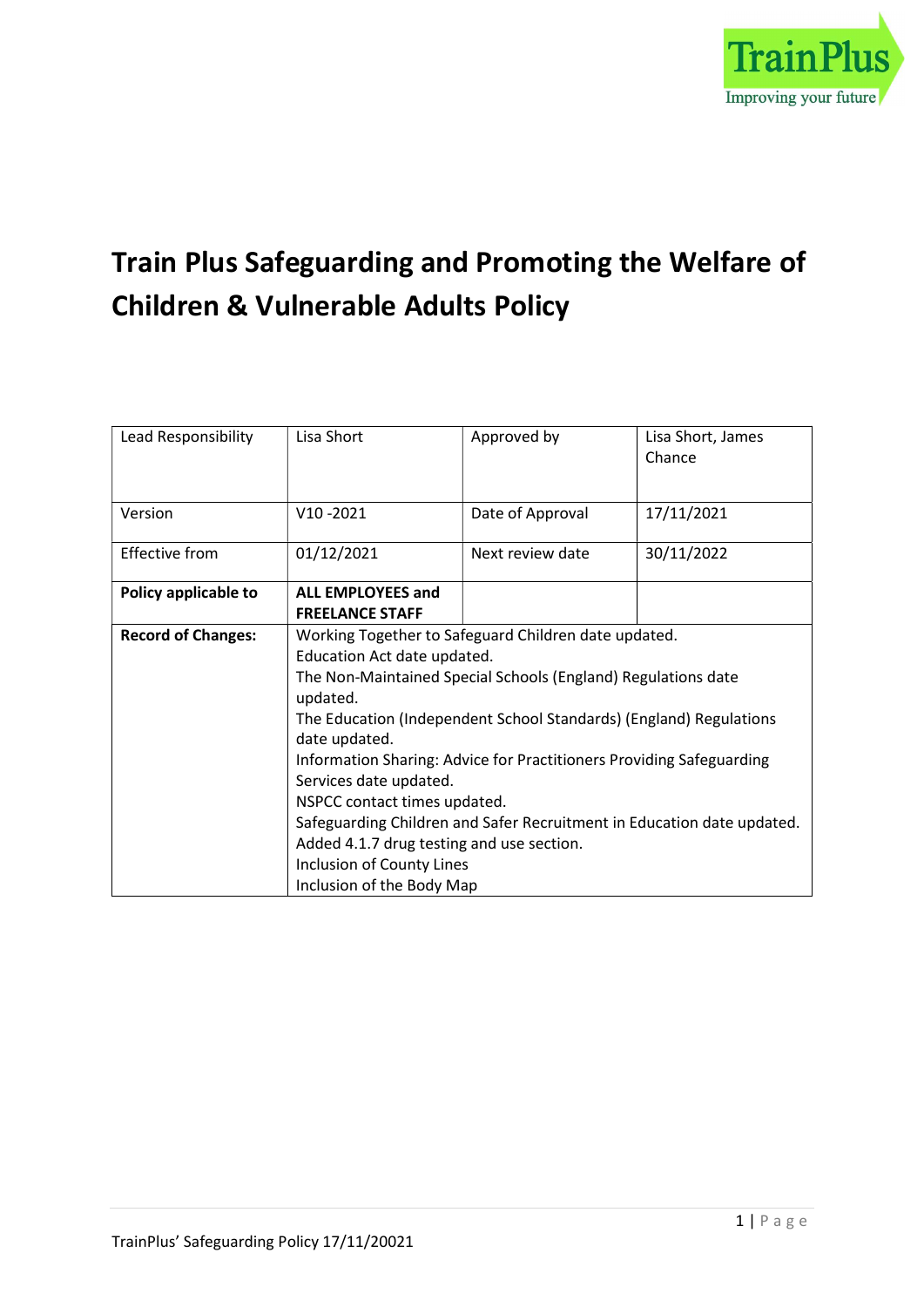

# SAFEGUARDING AND PROMOTING THE WELFARE OF CHILDREN & VULNERABLE ADULTS

# 1. Policy Statement

 TrainPlus is committed to safeguarding and promoting the welfare our learners ensuring that our learners can access premises and facilities free from fear of harm and are protected from mistreatment and abuse.

TrainPlus requires all staff to demonstrate high standards in their management of risk and in the active protection of children and vulnerable adults from discrimination and avoidable harm.

Staff are required to fulfil their/our duties for young people under 18 in accordance with Keeping Children Safe in Education 2021, the United Nations Convention on the rights of the Child (UNCRC) 1992 and our duties towards vulnerable adults in accordance with the National framework of standards for safeguarding adults, ADSS 2005.

This policy should be read in conjunction with, Safeguarding Children and Vulnerable Adults: Procedures and Guidelines for Staff, The Anti-Bullying Policy and Procedures, Whistle Blowing Policy, Disability Disclosure and Confidentiality Procedures, Staff Code of Conduct and the Prevent Strategy.

The purpose of this policy is to provide a framework that informs procedures relating to TrainPlus's legal obligation to safeguard and protect children and vulnerable adults who are suffering forms of abuse as defined in the Childcare Act 2006, Every Child Matters 2004, Education Act 2011, Children and Families Act 2014, through the application of principles outlined in the Childcare Act 2006, Children & Young Person's Act 2008 and Safeguarding Vulnerable Groups Act 2006.

This policy provides clear direction to all members of our administration, assessing and teaching team to ensure child protection and vulnerable adult concerns, referrals and monitoring of actions are handled sensitively, professionally and in ways that promote the welfare of the learners and support their needs ensuring learners are encouraged to talk and are listened to. The policy also makes commitment to the development of good practice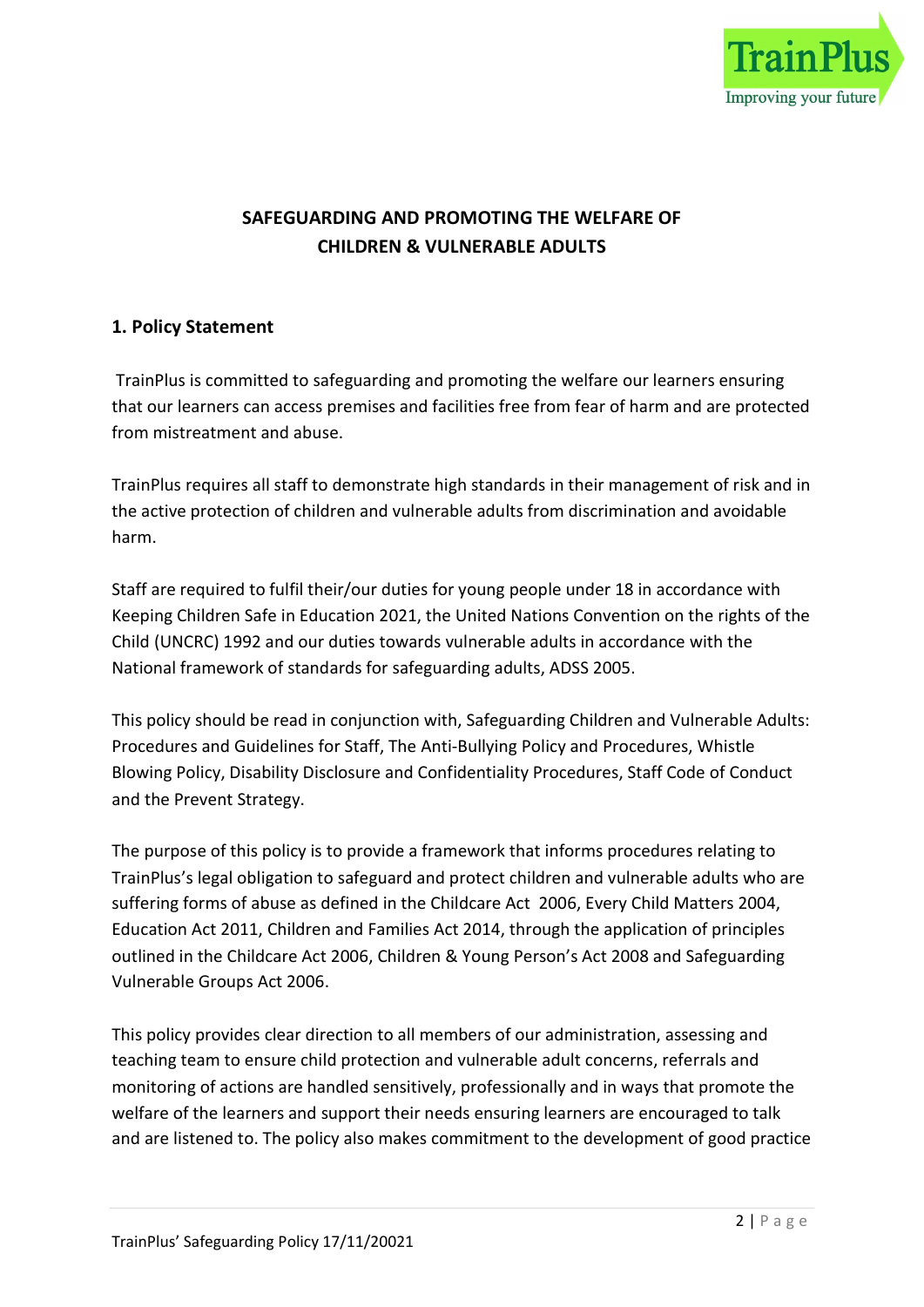

and sound procedures. Accordingly, all staff receive a copy of this policy and 'Keeping Children Safe in Education' 2021.

We recognise that the welfare of the learner is paramount and that all learners regardless of age, disability, gender reassignment, race, religion/belief, sex, sexual orientation, marriage and maternity have the right to protection from all types of harm or abuse. Working in partnership with children, vulnerable adults, their parents, carers and other agencies is essential in promoting the welfare of individuals.

TrainPlus has a statutory duty to create a safe learning environment for all but specifically in relation to children and vulnerable adults under the Childcare Act 2006; the Education Act 2011; the Further Education Regulations Act 2017 and the Safeguarding Vulnerable Groups Act 2006. It is the intention of this policy, and supporting procedures, to ensure that appropriate action is taken to discharge these duties. Further reference sources used in producing this policy and supporting procedures include; 'Working Together to Safeguard Children' (July 2018), 'Safeguarding Children and Safer Recruitment in Education' (2012) (DfE), Prevent Duty Guidance for England issued under section 29 of the Counter terrorism and security Act 2015.

All complaints, allegations or suspicions of abuse will be dealt with due regard to our Safeguarding of Children and Vulnerable Adults Policy.

TrainPlus has a statutory responsibility under the Education Act 2011 to:

Safeguard and promote the welfare of children.

Work together with other agencies to ensure adequate arrangements are in place to identify, assess and support those who are suffering from harm. The Statutory guidance 'Working Together to Safeguard Children' (2018) covers the legislative requirements and expectations on individual services to safeguard and promote the welfare of children. The statutory guidance 'Keeping Children Safe in Education' 2021 is issued under section 175 of the Education Act 2011, the Education (Independent School Standards) (England) Regulations 2014 and the Education (Non-Maintained Special Schools) (England) Regulations 2015. Schools and colleges must have regard to this guidance when carrying out their duties to safeguard and promote the welfare of children; along with non-statutory guidance 'What to do if you are worried a child is being abused' (March 2015) and 'Information Sharing: advice for practitioners providing safeguarding services' (July 2018). Safeguarding also covers vulnerability to violent extremism. Since 2011 when the Government published the Prevent Strategy which is part of CONTEST, the United Kingdom's counter terrorism strategy, there has been an awareness of the specific need to safeguard children and young people from extremism and potential radicalisation. Section 26 of the Counter Terrorism and Security Act 2015 places a duty to have "due regard to the need to prevent people from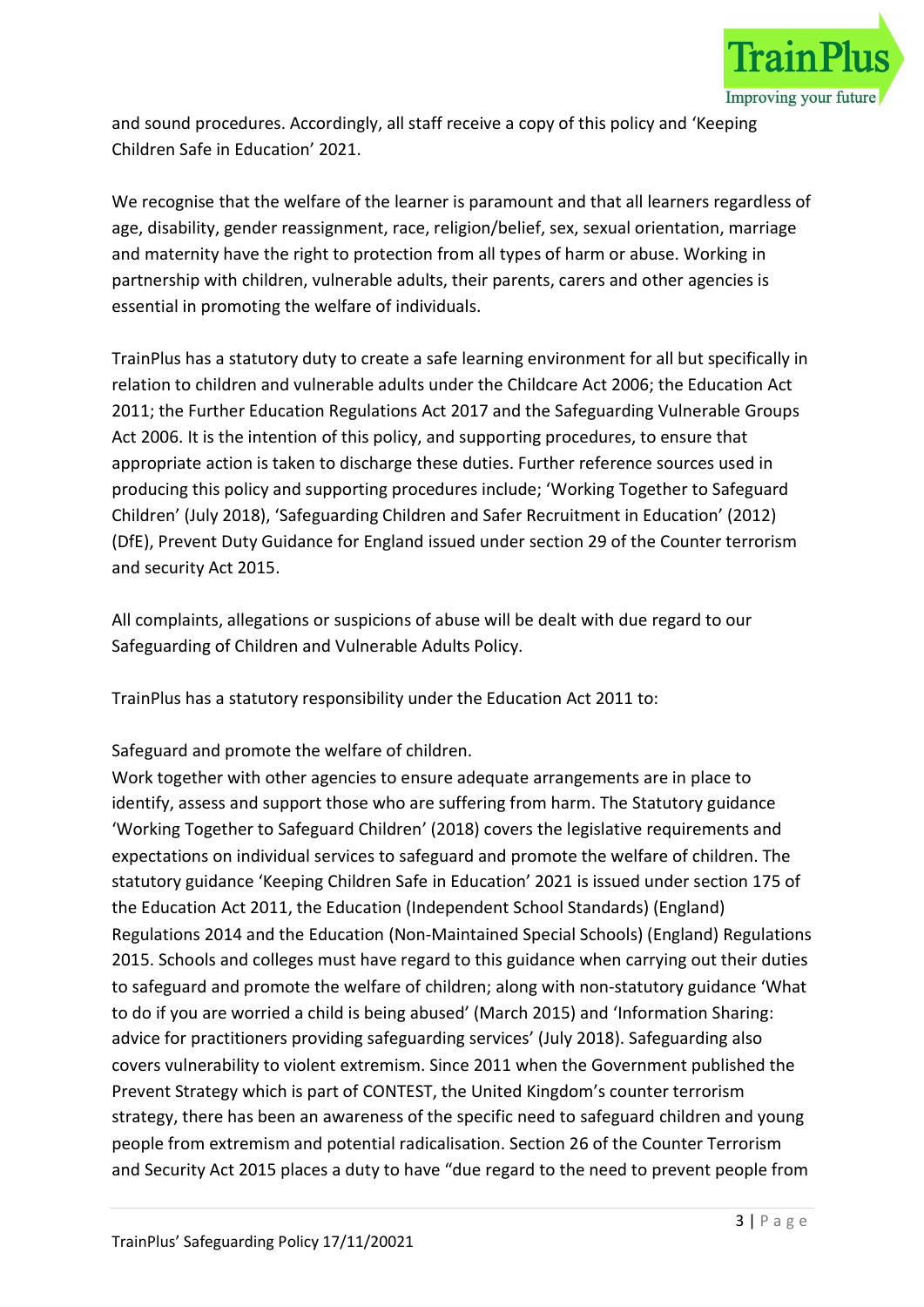

being drawn into terrorism". Safeguarding also encompasses issues such as learner health and safety, bullying, arrangements to meet medical need, provision of first aid, college security, access to and use of information technology.

# 2. Purpose

 The protection of children and the safeguarding of vulnerable adults are concerned with preventing emotional, physical or sexual abuse to learners whether that abuse is happening inside or outside of our centre. This Policy sets out what we are committed to do with regards to Safeguarding children and vulnerable adults. It is a contractual requirement for all staff/subcontractors that this policy is adhered to.

This procedure seeks to promote the welfare of children and vulnerable adults by making clear the responsibilities of all staff.

# 3. Scope

All employees and freelance staff of TrainPlus have a duty to comply with this Policy.

This Safeguarding and Promoting the Welfare of Children and Vulnerable Adults Policy covers:

- Learners aged 16 and 18.
- Learners who are eighteen years of age and over, and who either permanently or temporarily may need community care services by reasons of mental or other disability, age or illness and who are unable to take care of themselves or protect themselves against significant harm or exploitation.
- All learners regarding Prevent where there is concern regarding people who are at risk of being drawn into terrorist activity.

All staff should be aware of the associated risks and understand the measures in place to manage these. Advice for schools and colleges is provided in the Home Office's Preventing youth violence and gang involvement and its Criminal exploitation of children and vulnerable adults: county lines guidance.

Where a staff member feels unable to raise an issue with their employer, or feels that their genuine concerns are not being addressed, other whistleblowing channels are open to them:

general guidance on whistleblowing can be found in the Whistleblowing Procedure;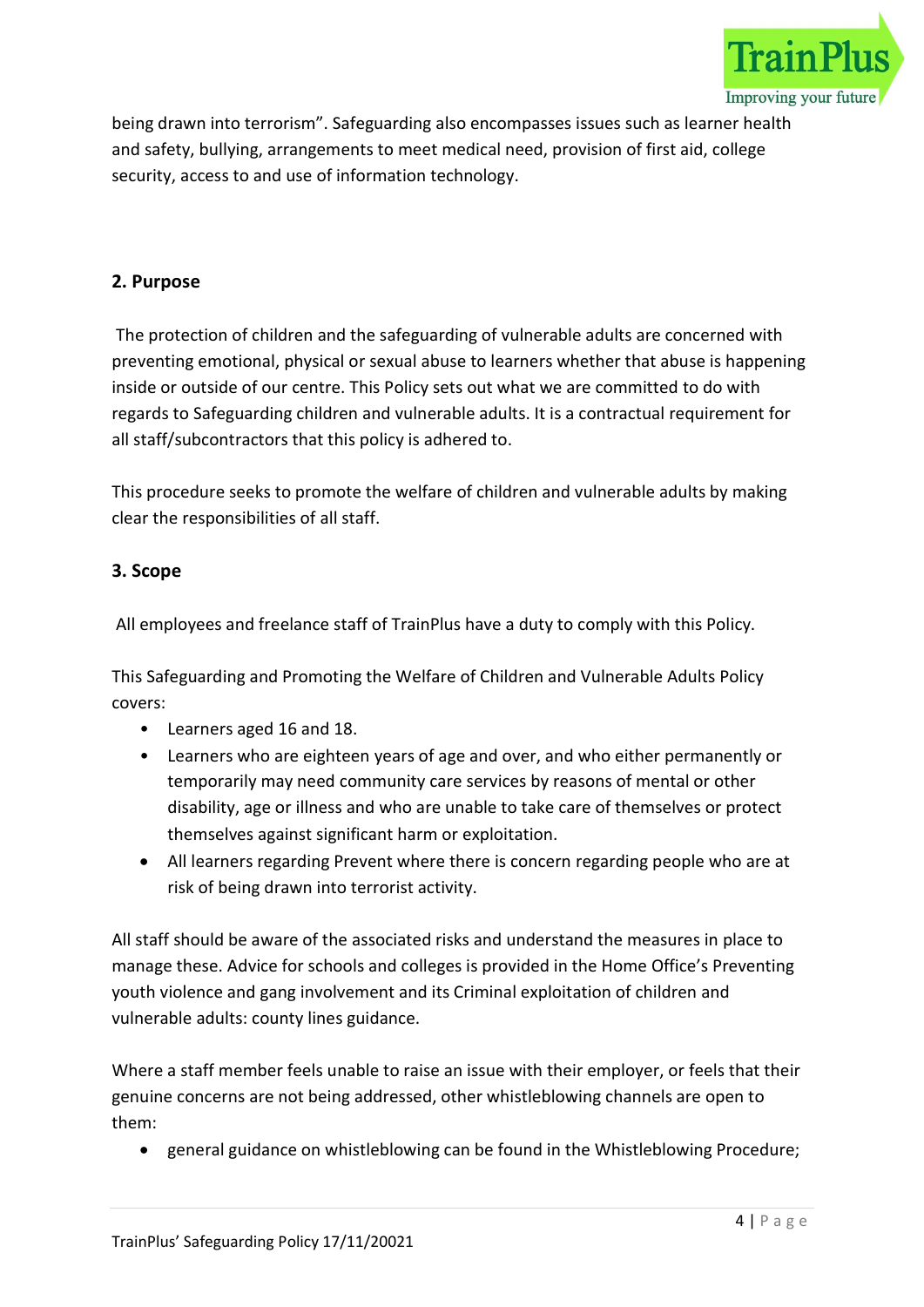

 the NSPCC's what you can do to report abuse dedicated helpline is available as an alternative route for staff who do not feel able to raise concerns regarding child protection failures internally or have concerns about the way a concern is being handled by their school or college. Staff can call 0800 028 0285 – line is available from 8:00 AM to 10:00 PM, Monday to Friday and email: help@nspcc.org.uk.

# 4. Safeguarding and Protection Procedures

# 4.1: Members of Centre Staff and Disclosures of Abuse, Safeguarding or Prevent Concerns by Learners.

A learner may disclose abuse or fear of abuse or a safeguarding cause for concern to any member of staff at any time. When this happens, they must follow the procedure set out below.

 4.1.1: If a child/vulnerable adult learner say they have been abused or at risk due to a safeguarding concern report this as soon as possible, and within 24 hours to the Lead / Designated Safeguarding Persons with responsibility for Safeguarding using the form attached in Appendix 4.

4.1.2: When a learner discloses abuse or a safeguarding cause for concern, talk to the learner with tact and sympathy. The learner has a right to expect their situation to be dealt with sensitively and sympathetically. For guidance on types of abuse, please see Appendix 1.

4.1.3: Do not offer confidentiality. Make the child/vulnerable adult learner aware as early as possible that you will need to contact the Designated Safeguarding Person. Reassure them that only those who 'need to know' will be given the information. For guidance on how to conduct the conversation with the learner please see Appendix 3.

4.1.4: Do not ask the learner to make a written statement.

 4.1.5: Make a full written record as soon as possible, including date, time, location of incident, full factual details of the cause for concern or disclosure from the learner and the action you have taken (using the form in **Appendix 4**) and where necessary using the body map (Appendix 6) and inform the Lead / Designated Safeguarding Person.

4.1.6: A learner may disclose to you that another learner or other learners are being abused or that they have been abusing someone. In both cases, points 4.1.1 to 4.1.5 apply and the form attached as **Appendix 4** must be filled in as instructed on the form.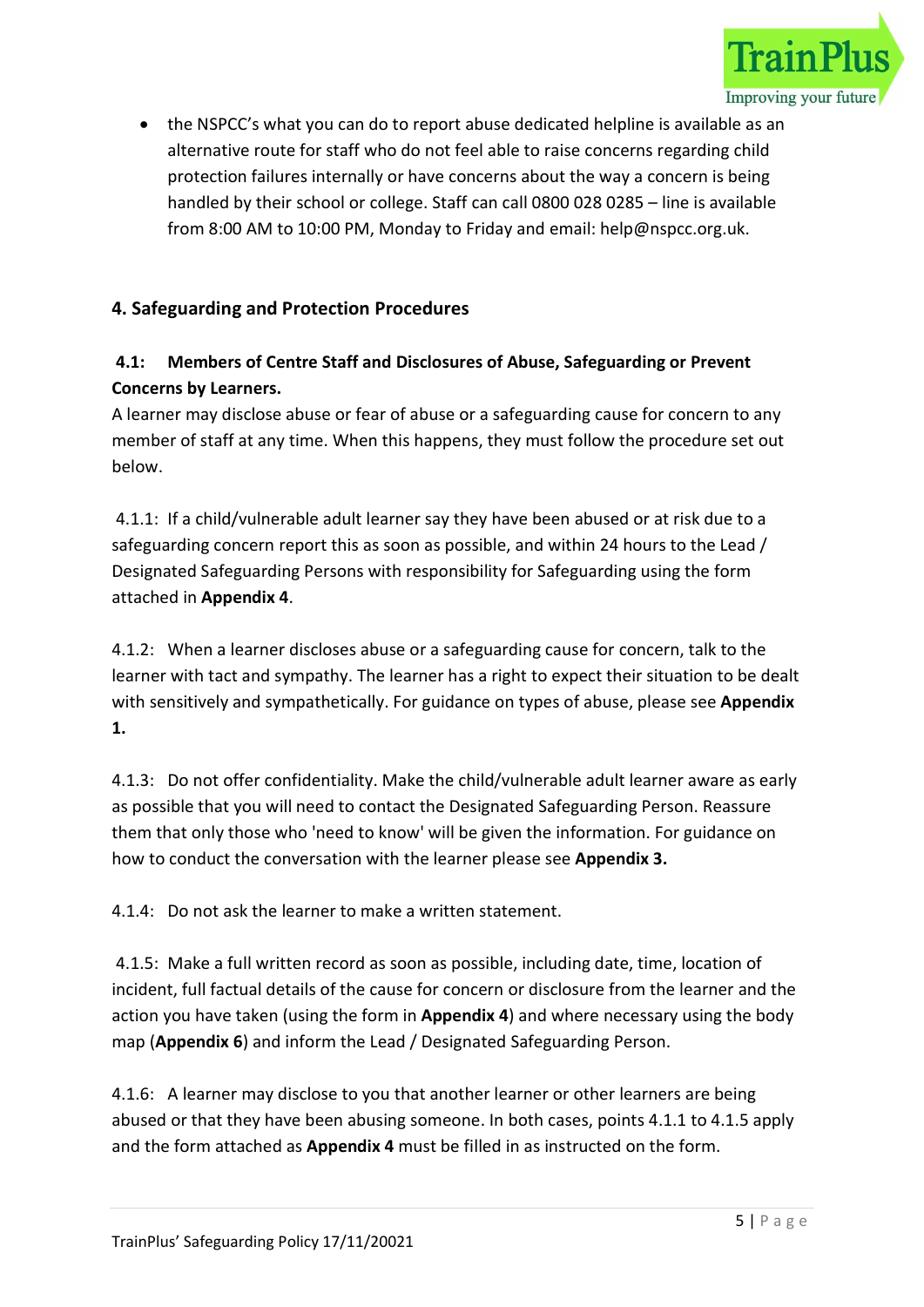

4.1.7: If any member of staff at TrainPlus is suspected/reported to be enduced on drugs during working hours, then a drug testing kit will be issued to the member of staff to be used and recorded immediately.

# 4.2: Suspected abuse or safeguarding concern not disclosed by a learner.

TrainPlus recognises that children, young people and vulnerable adults cannot be expected to raise concerns in an environment where staff fail to do so. If you have suspicions that a learner is being abused or is at risk due to a safeguarding issue, but they are keeping it to themselves, do not hesitate to disclose your suspicion to the Lead / Designated Safeguarding Person using the form in Appendix 4.

# 4.3: The Designated Safeguarding Person and Disclosures of Abuse, Safeguarding or Prevent Cause for Concern.

4.3.1: On receiving a completed form (Appendix 4) reporting alleged abuse or safeguarding cause for concern the Lead / Designated Safeguarding Person will decide, whether to report the matter to the Essex Safeguarding Children Board http://www.escb.co.uk/1129 or Essex Safeguarding Adults Board http://www.essexsab.org.uk/ or Clinical Commisioning Group https://midessexccg.nhs.uk/ (the three safeguarding partners). For learners who are able to make choices and decisions, information must not be passed on to external authorities unless the learner agrees or unless the Lead / Designated Safeguarding Officer is satisfied that there is a serious risk of harm to self or others. Social Services or the Police will conduct an investigation.

4.3.2: The Lead / Designated Safeguarding Person will decide what action will be taken to inform the parents/guardian or carer of the learner and a note of that conversation will be made, together with confirmation of any steps TrainPlus has agreed to take regarding interviews or retaining control until the appropriate person arrives.

4.3.3: A written record of the date and time of the report will be made, and the report will include the name and position of the person to whom the matter is reported. The telephone report will be confirmed in writing to the College partner or ESFA (where applicable) within 48 hours. The confirmation may be handwritten, posted or emailed (encryption must be used) but, in any event, a copy of the letter will be kept (confidentially)on the learner's file.

4.3.4: The Lead / Designated Safeguarding Person will notify the Directors as soon as practicable and in any event within 48 hours of the initial concern arising.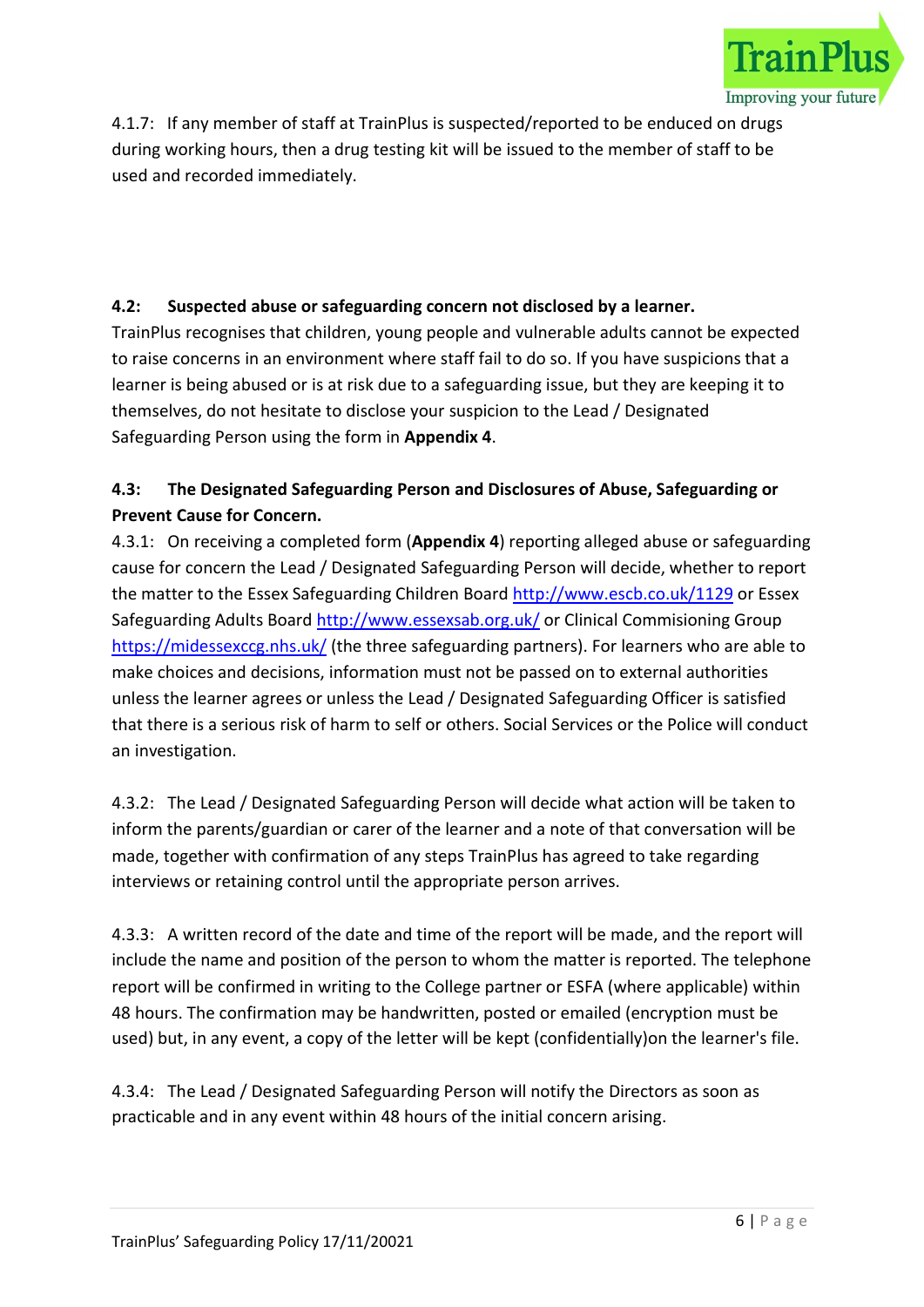

4.3.5: Written Records - The Designated Safeguarding Person will complete a written report and retain a copy of:

• The report.

• Any notes, memoranda or correspondence dealing with the matter Copies of reports, notes etc should be kept securely locked at all times, and kept for a period of 7 years.

# 5. Prevent

Prevent is 1 of the 4 elements of **CONTEST**, the government's counter-terrorism strategy. It aims to stop people becoming terrorists or supporting terrorism.

The Prevent Strategy:

• Responds to the ideological challenge we face from terrorism and aspects of extremism, and the threat we face from those who promote these views.

• Provides practical help to prevent people from being drawn into terrorism and ensure they are given appropriate advice and support.

• Works with a wide range of sectors (including education, criminal justice, faith, charities, online and health) where there are risks of radicalisation that we need to deal with.

The strategy covers all forms of terrorism, including far right extremism and some aspects of non-violent extremism. The Home Office works with local authorities, a wide range of government departments, and community organisations to deliver the Prevent strategy. The police also play a significant role in Prevent, in much the same way as they do when taking a preventative approach to other crimes.

The Home Offices uses a range of measures to challenge extremism in the UK, including: • Where necessary, preventing apologists for terrorism and extremism from travelling to this country.

• Giving guidance to local authorities and institutions to understand the threat from extremism and the statutory powers available to them to challenge extremist speakers.

• Funding a specialist police unit which works to remove online content that breaches terrorist legislation.

• Supporting community based campaigns and activity which can effectively rebut terrorist and extremist propaganda and offer alternative views to our most vulnerable target audiences - in this context they work with a range of civil society organisations.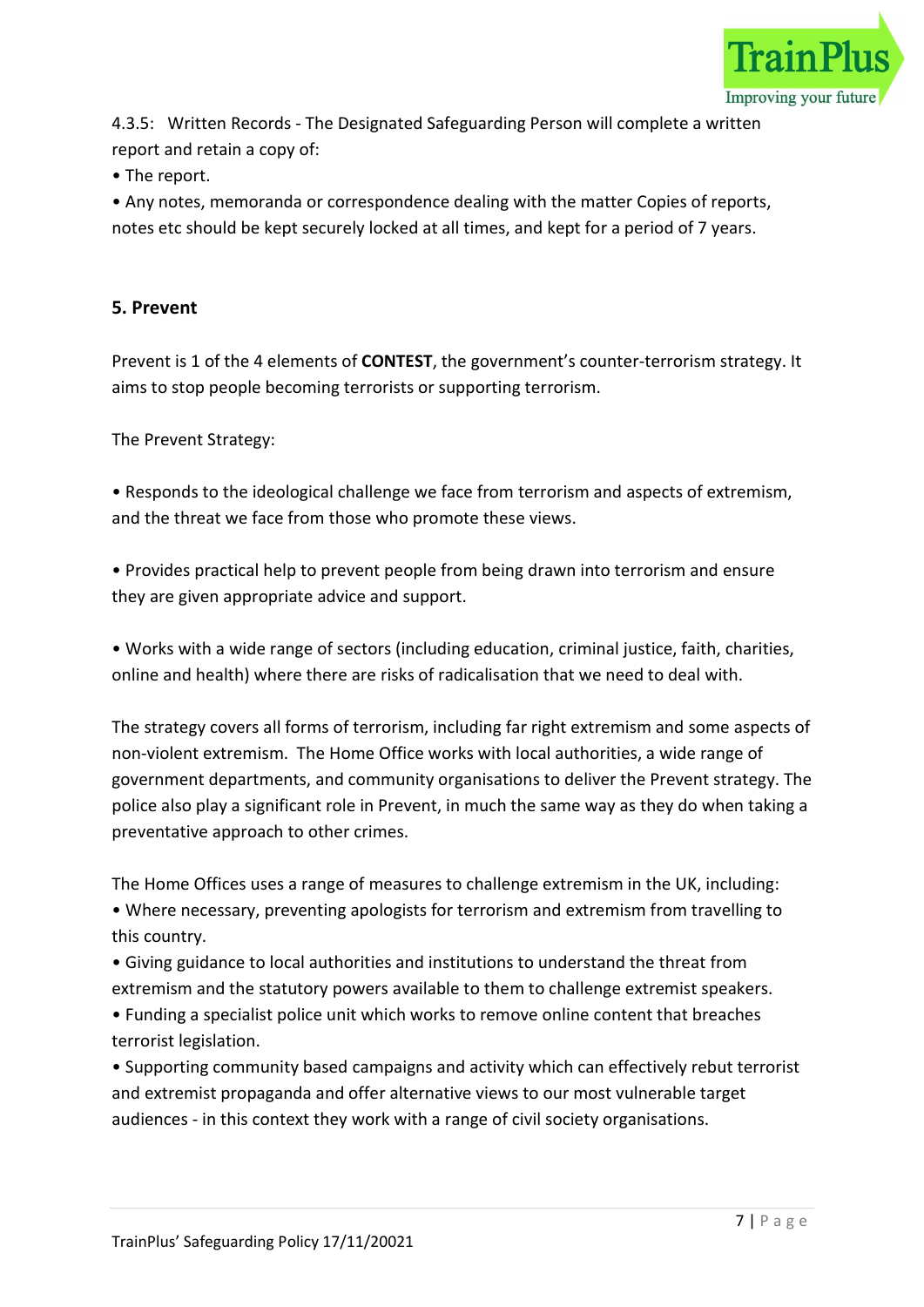

• Supporting people who are at risk of being drawn into terrorist activity through the Channel process, which involves several agencies working together to give individuals access to services such as health and education, specialist mentoring and diversionary activities.

TrainPlus is committed to supporting vulnerable students through its safeguarding agenda in order to prevent potential radicalisation.

TrainPlus has engaged positively to provide training to all staff, assessors / subcontractors to raise awareness of Prevent to ensure key staff have the skills and knowledge to refer any concerns appropriately. TrainPlus staff communicate and promote the importance of the duty and TrainPlus ensure staff implement the duty effectively.

TrainPlus is committed to delivering British Values to all students which cover: Democracy, Rule of Law, Mutual Respect and Liberty.

Learners are given the opportunity to discuss concerns regarding the Prevent Duty and any person at risk of radicalisation is given the appropriate support. Ensuring the rights of individuals are fully protected and the centre remains a safe space in which young people can understand and discuss sensitive topics, including terrorism and the extremist ideas that are part of terrorist ideology, and learn how to challenge these ideas.

TrainPlus refers to Prevent using the safeguarding referral process.

Possible signs of radicalisation include:

- The individual's views become increasingly extreme regarding another section of society or government policy
- They are observed downloading, viewing or sharing extremist propaganda from the web
- They become withdrawn and focused on one ideology
- The individual becomes increasingly intolerant of more moderate views
- The individual may change their appearance, their health may suffer (including mental health) and they may become isolated from family, friends, peers or social groups
- The individual expresses a desire/intent to take part in or support extremist activity

# 6. Suspicion, allegation or actual abuse or a safeguarding cause for concern of a learner/child/vulnerable adult by a member of staff

 Staff need to be prudent about their own conduct and vigilant about the conduct of others, so that their relationships with children and vulnerable adults remain entirely appropriate and professional. It is recognised that staff can be vulnerable to the possible consequences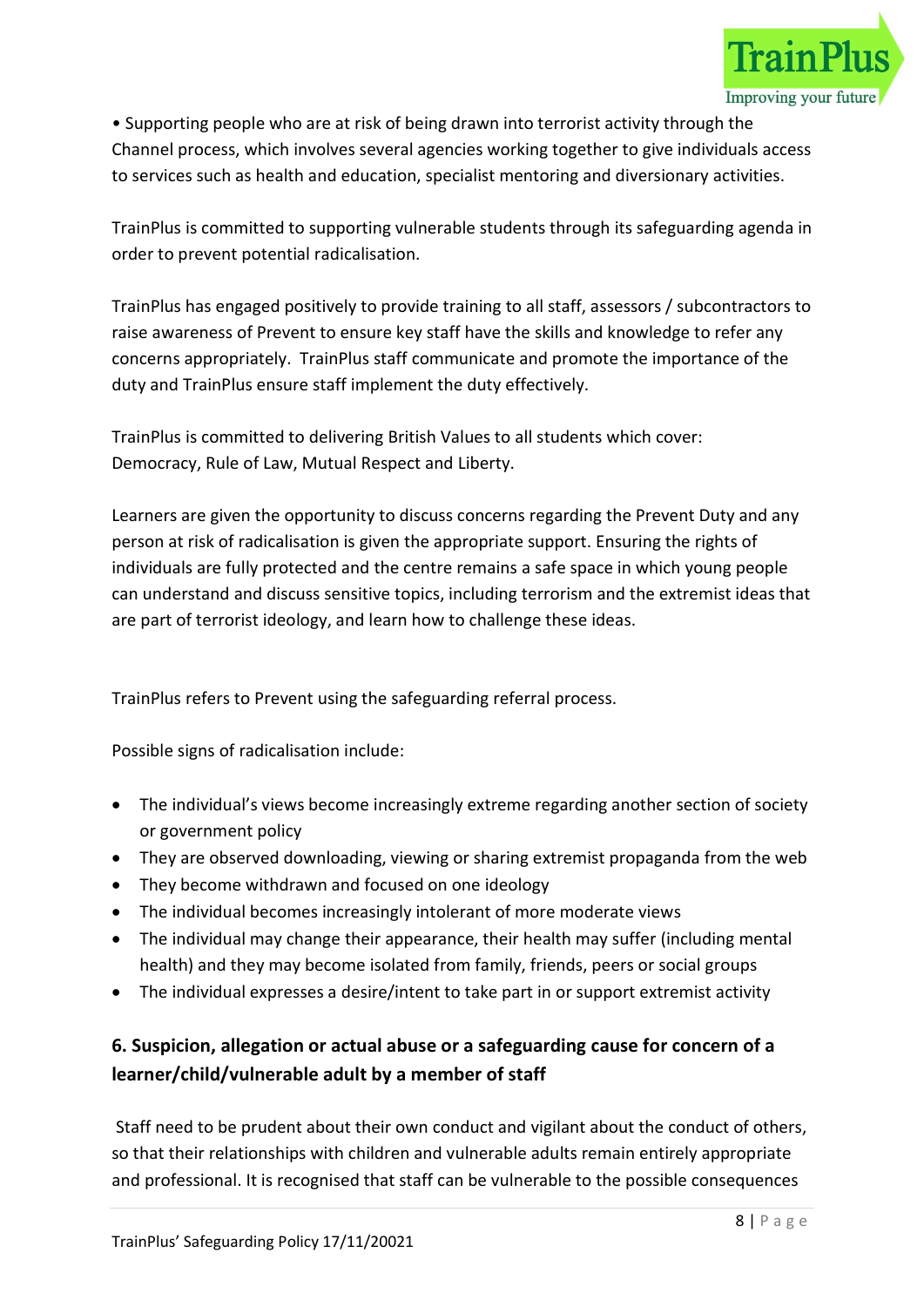

of their close professional relationships with children and vulnerable adults and to the potential for malicious and misplaced allegations being made, whether deliberately or innocently, arising from the normal and appropriate associations that staff may have with them.

All staff should be aware of their duty to raise concerns, where they exist, about the unsafe practice of colleagues in regard to children and young people and vulnerable adults.

6.1.1: Any allegation or suspicion of abuse or a safeguarding concern by a member of staff must be reported to the Lead / Designated Safeguarding Person, as soon as possible or within 2 hours using Appendix 4.

If the allegation meets any of the criteria set out in paragraph 5.1 of 'Safeguarding Children & Safer Recruitment in Education' 2012, the Lead / Designated Safeguarding Person shall report it where necessary the College Partner or ESFA on the same day.

 6.1.2: If the allegation concerns a vulnerable adult learner the Lead / Designated Safeguarding Person must report the matter to college partbner or ESFA, where the vulnerable adult is considered to be suffering or is likely to suffer significant harm.

 6.1.3: It is not necessary to make a referral to the College or ESFA where an allegation can be shown beyond doubt to be demonstrably false. It is also not necessary to make a referral to Social Services where the allegation is judged to be of a trivial nature.

 6.1.4: In any case the Lead / Designated Safeguarding Person must take such steps that they consider necessary to ensure the safety of the learner who has made the allegation and any other vulnerable adult or child or learner who might be at risk. They must follow TrainPlus's Staff Disciplinary Codes and Procedures. These steps may include:

# Staff Suspension

Suspension is deemed a neutral act - safeguarding both the child/vulnerable adult making the allegation and the member of staff Suspension is recommended in the following circumstances:

- A person would be at risk.
- The allegation is so serious that summary dismissal for gross misconduct is possible.
- It is necessary to allow unimpeded investigation.

Alternatives to Suspension

- Leave of absence (paid).
- Allocating different duties without contact with the child or vulnerable adult.
- Providing a colleague to be present during all contact time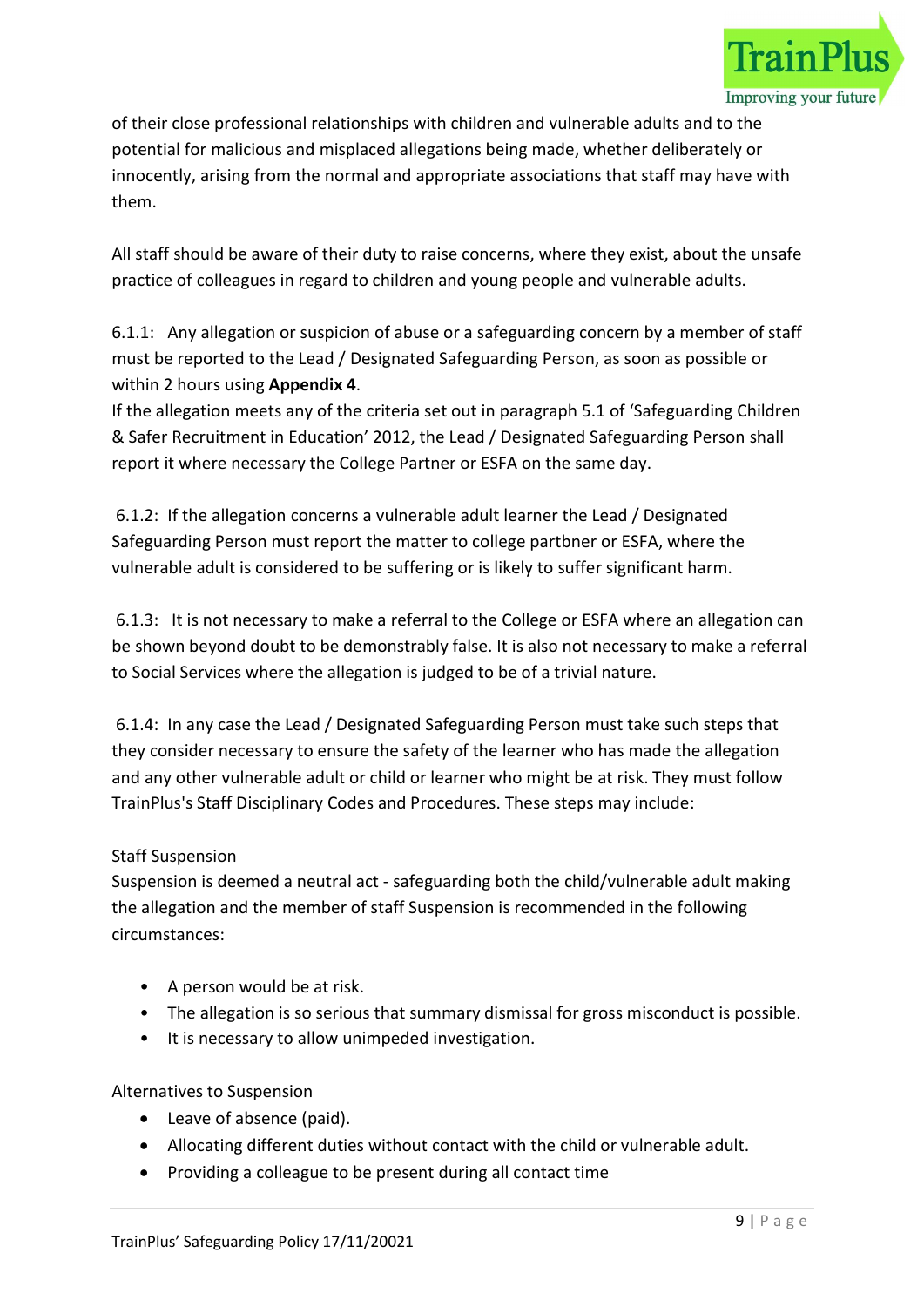

Allocating administrative duties only.

6.1.5: At an early stage, staff subject to an allegation should be advised to seek advice and support from their professional association or trade union. The matter should remain confidential and information should be disclosed on a need to know basis only.

# 6.2: Suspected Abuse, Safeguarding or Prevent Concern

 A member of staff may make an allegation of suspected abuse or a safeguarding cause for concern of a learner by another member of staff even if the learner does not disclose this abuse. The member of staff who suspects the abuse or safeguarding cause for concern should complete the form in Appendix 4 and discuss their suspicions with their Lead / Designated Safeguarding Person who will, if appropriate, report the suspicion to the Director.

 The Director and the Lead / Designated Safeguarding Person will decide how the matter is to be investigated and what is the most appropriate action to be taken during the period of investigation.

# 6.3: Managing the aftermath of unfounded and unsubstantiated allegations

 6.3.1: Where it is subsequently found that an allegation was made with malice and aforethought, the Lead / Designated Safeguarding Person will determine an appropriate course of action according to the centre procedures. This may include disciplinary action against the accuser, acceptance of a written apology (subject to agreement about future behaviour or other such sanctions the Lead / Designated Safeguarding Person may deem appropriate).

 6.3.2: Despite the distress caused, children/vulnerable adults who make false allegations may still be entitled to continue to receive full access to training. The circumstances of each case will be reviewed on an individual basis.

 6.3.3: Where remaining in the same organisation as the falsely accused member of staff would be prejudicial either to that member of staff or the child/vulnerable adult, consideration should be given to the child/vulnerable adult studying elsewhere. Permanent exclusion should be considered only as a last resort.

6.3.4: The Lead / Designated Safeguarding Person will make sure that members of staff, who have been subject to false or unsubstantiated allegations, receive either personal or professional support or both.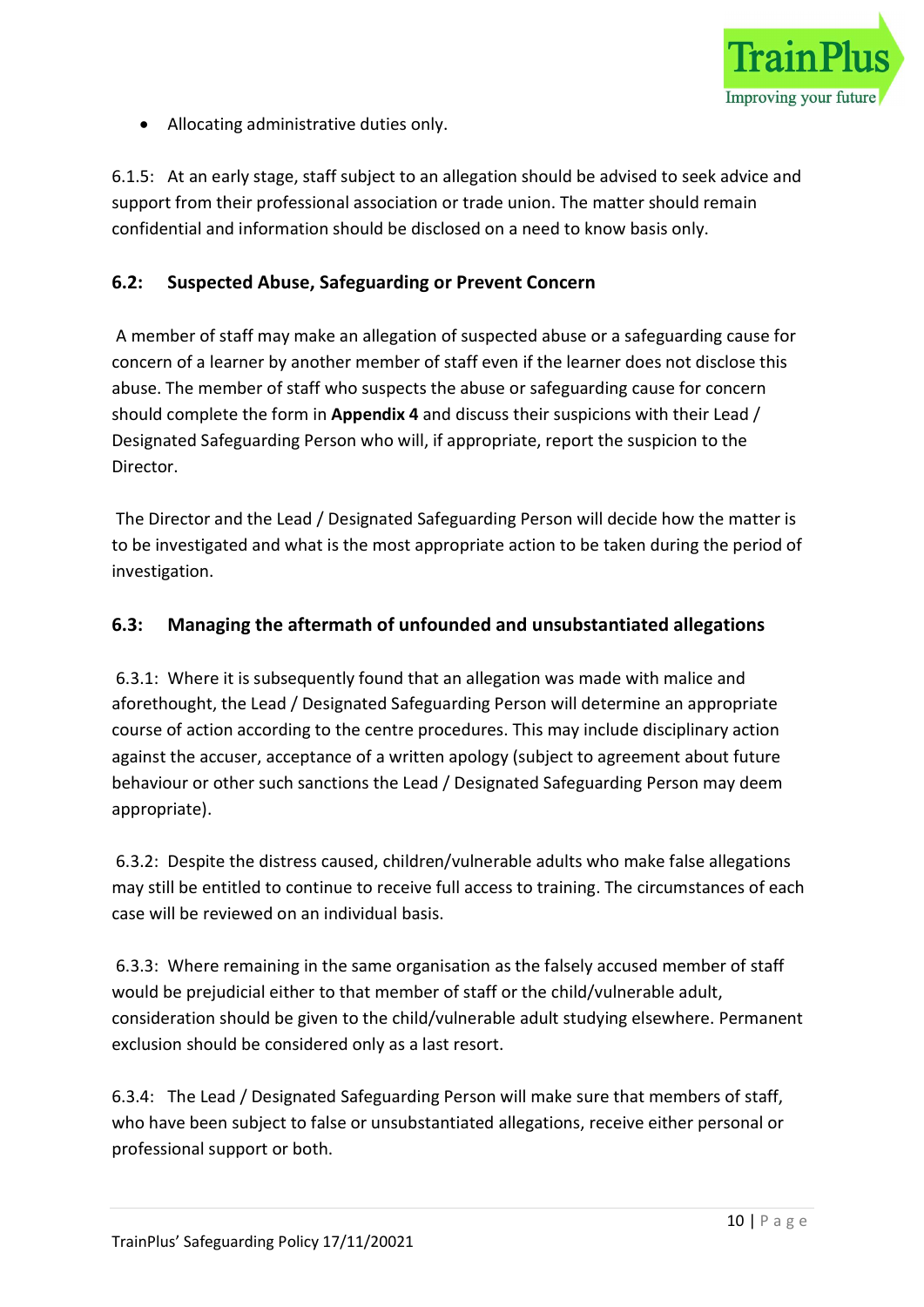

 6.3.5: If investigations have revealed any competency issues then, following disciplinary or capability procedures, support mechanisms or other professional support may be offered e.g. training, in line with the Centre's procedures and processes.

# 7. The Role and Responsibilities of the Director and the Lead / Designated Safeguarding Person

# The Director will:

7.1.1: On receipt of a completed Appendix 4 Form alleging abuse of a child, or vulnerable adult by persons known or unknown, the Director will inform the Lead / Designated Safeguarding Person and ensure that they receive a copy of the completed Form Appendix 4 within 24 hours.

7.1.2: On receipt of a completed Appendix 4 Form accusing a member of staff of abusing a child or vulnerable adult, the Lead / Designated Safeguarding Person will take action in accordance with the staff Disciplinary codes and procedures of the Centre.

7.1.3: Ensure that everyone with substantial access to children and vulnerable adults will have training on indicators of abuse, good practice, practices never to be sanctioned and any changes in legislation.

# 7.2: The Role and Responsibilities of the Lead / Designated Safeguarding Person

# The Designated Safeguarding Person will:

7.2.1: Ensure the Centre meets its statutory duties defined within the:

• 'Safeguarding Children and Safer Recruitment in Education' (2012) (DfE).

• Working together to safeguard children: A guide to inter-agency working to safeguard and promote the welfare of children' (2018) (DfE).

• Education Act 2011.

• Prevent Duty Guidance for England issued under section 29 of the Counter terrorism and security Act 2015.

7.2.2: Also, the National Framework of Standards for Safeguarding Adults, ADSS 2005, by: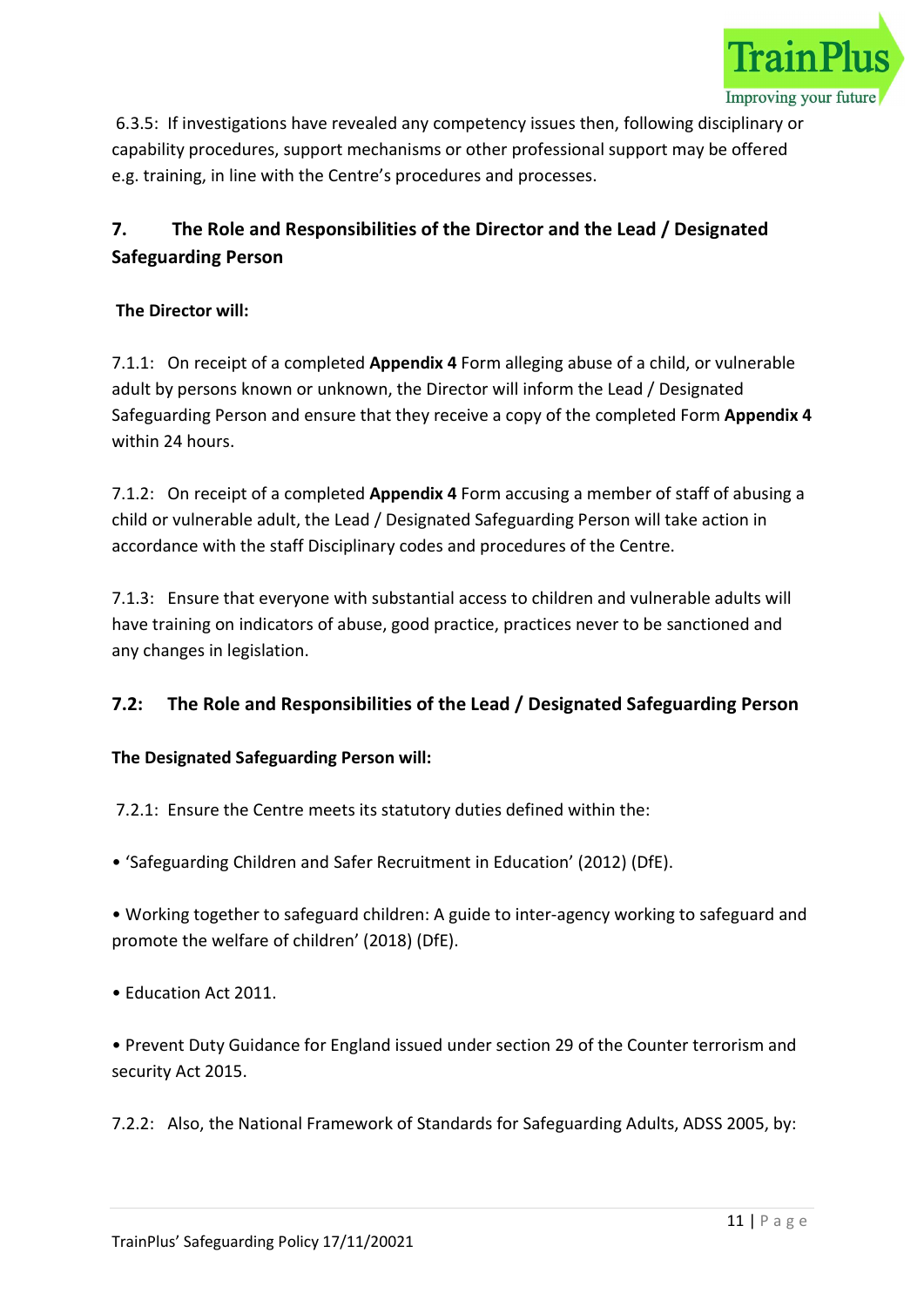

• Providing professional advice, support and guidance to staff regarding any suspicion of abuse, if a young person or vulnerable adult makes a disclosure or in relation to the possible abuse of trust.

• Provide professional advice, support and guidance to staff regarding causes for concern other than abuse with regards to children and vulnerable adults.

• Gathering statements and information regarding child and vulnerable adult safeguarding issues and ensure that records are kept safely and securely.

• Making decisions, in consultation with the Director, regarding appropriate action.

• Sharing information and making referrals with Children's Social Care or the Safeguarding Vulnerable Adult Coordinator at Social Services, where appropriate, to support child protection enquiries and children in need assessments as well as safeguarding vulnerable adult learner enquiries.

 Report the matter to the Essex Safeguarding Children Board http://www.escb.co.uk/1129 or Essex Safeguarding Adults Board http://www.essexsab.org.uk/ or Clinical Commisioning Group https://midessexccg.nhs.uk/ (the three safeguarding partners).

• Monitoring learners after a referral is made and ensuring that the Centre is adhering to any work agreed with Social Services or other agencies.

- Producing an annual report, that reviews how the duties have been discharged.
- Liaising with the Local Safeguarding Children Boards.

• Ensuring that everyone with substantial access to children and vulnerable adults will have training on indicators of abuse, good practice, practices never to be sanctioned and any changes in legislation.

• Undertaking annual training on Safeguarding.

# 7.3: The Role and Responsibilities of Centre staff/subcontractors will:

 7.3.1: Accept and recognise their responsibilities in relation to good practice and the reporting of suspected poor practice and allegations or concerns about abuse.

7.3.2: Be ready and receptive to learners who wish to make a disclosure of abuse and to comply with this procedure.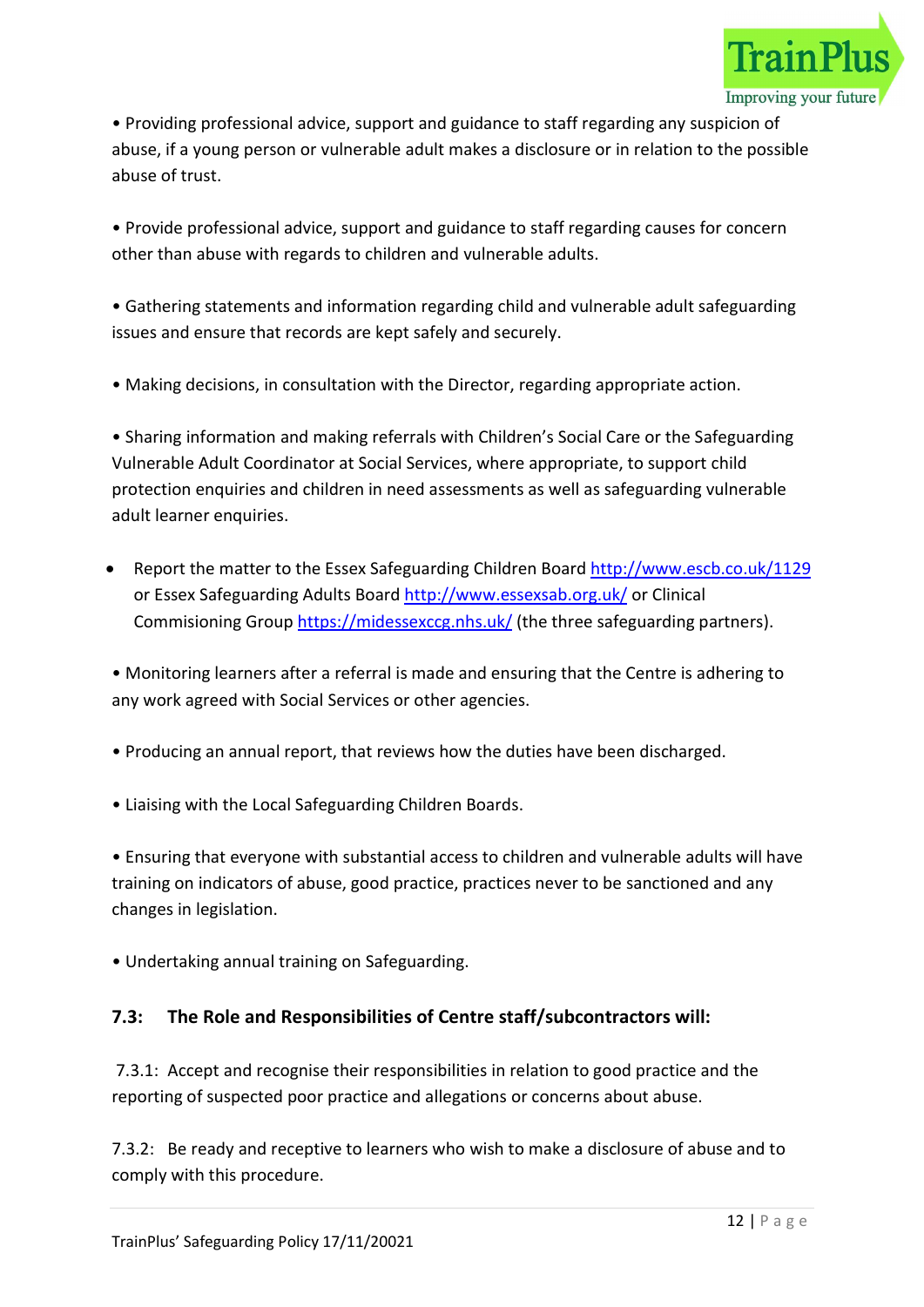

7.3.3: Disclose to the Lead / Designated Safeguarding Person all relevant information.

 7.3.4: Provide clearly written statements of the concern or disclosure on the same day to the Directors.

7.3.5: Attend meetings as required.

7.3.6: Undertake training on Safeguarding as part of induction and as required for updating.

# 8. Confidentiality

8.1: The child or vulnerable adult should be informed at the earliest possible stage of the disclosure and that the information will be passed on. Staff must not discuss the case with anyone other than those involved in the case.

 8.2: TrainPlus complies with the requirements of the General Data Protection Regulation (GDPR) 2018, which allows for disclosure of personal data where this is necessary to protect the vital interests of a child or vulnerable adult.

# 9. Training – Staff Development

9.1: All staff working within the centre will undergo yearly training and development so that they are fully aware of this policy and their responsibilities to the safeguarding requirement of children, young people and venerable adults. This training will be updated as required.

9.2: The Leaad / Designated Safeguarding Person will receive additional training so that they can effectively fulfil their responsibilities to the protection of young people and vulnerable adults at TrainPlus. This training will be updated as required.

# 10. Review and Monitoring of the Policy and Procedures

10.1: The delivery of the Safeguarding Policy will be monitored through lesson observations.

 10.2: The outcome of learner questions will be reported to the Lead / Designated Safeguarding Person.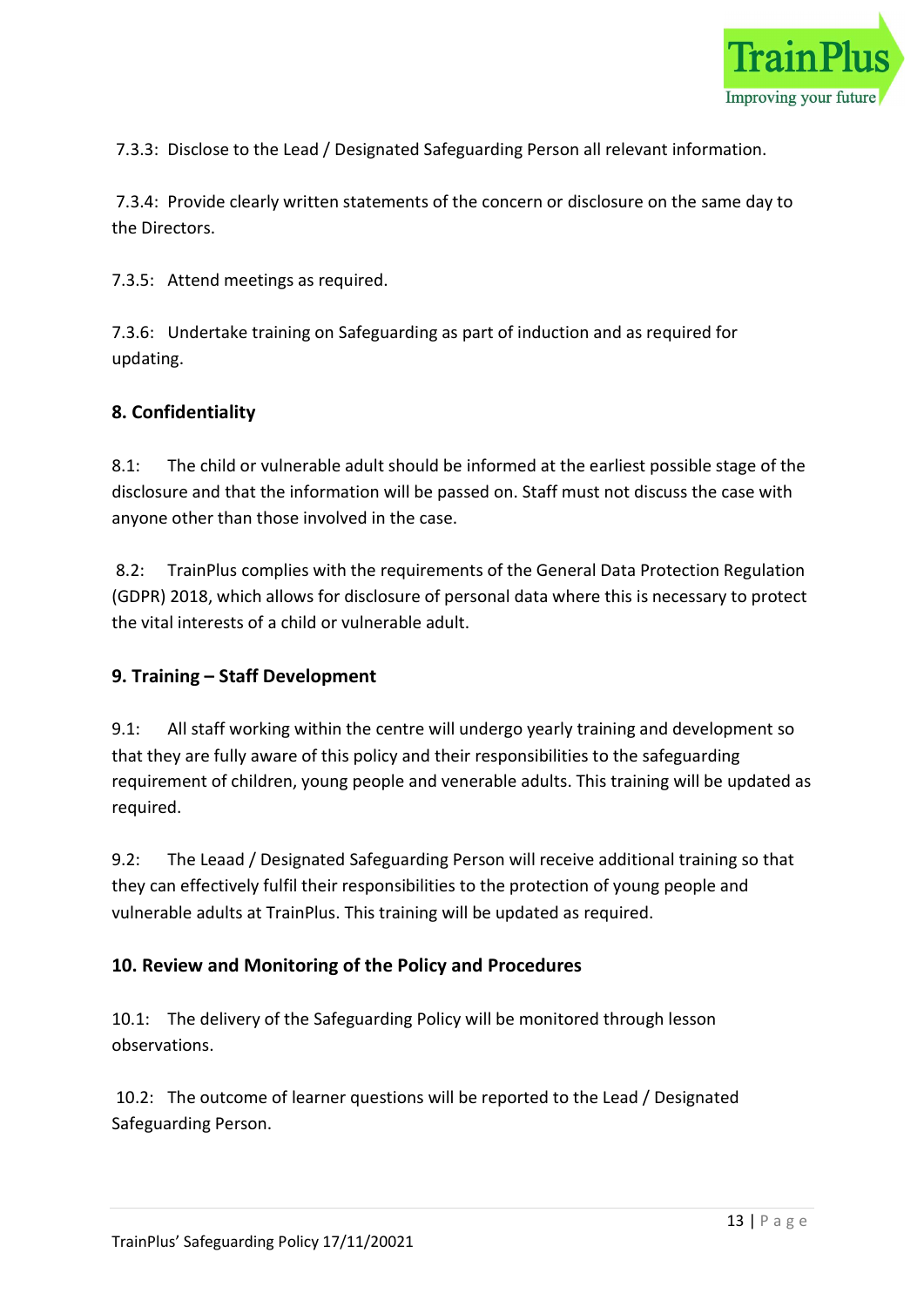

10.3: The Lead / Designated Safeguarding Person and Director will review and monitor the policy and procedures on an annual basis and will recommend and implement approved changes where necessary. A revised version of the policy will be submitted on an annual basis.

10.4: The Lead / Designated Safeguarding Person will produce a termly report on safeguarding for the Director.

# 11. Individual Risk Assessments – Identifying high risk potential

 11.1: The intention of this policy and procedure (see Appendix 5) is to recognise the importance of a positive and balanced approach to Individual Risk Assessments where reasonably possible in the process of recruiting learners to courses where information has been disclosed that indicates that an applicant may pose a risk to the health and safety of others and or themselves. It can also be used to risk access learners 'on course' at TrainPlus Ltd.

 11.2: Where an applicant has disclosed information (e.g. a particular physical condition) or information has otherwise been disclosed to the Centre) which reasonably indicates that they may be vulnerable to particular risks to their or others' health or safety in the context of Centre activities, The Lead / Designated Safeguarding Person will conduct a risk assessment in accordance with this policy, using the Learner Risk Assessment Form (See Appendix 5a).

 11.3: Staff who feel that a current learner/s may require an Individual Risk Assessment should contact the Lead / Designated Safeguarding Person.

# 12. e-Safety

12.1 The internet is an important education tool, but also carries risks associated with unwanted contact and bullying, inappropriate content, commercial exploitation and radicalisation toward extremism and terrorism.

12.2 The safeguarding responsibilities extend to the online world so that we can maximise the opportunities of digital technology and help young people and vulnerable adults to use the internet safely and responsibly.

 12.3 At TrainPlus there is a focus on raising awareness and understanding of e-Safety issues amongst learners via the safeguarding and the assessor/subcontracting team. This will include the availability of e-safety resources for learners.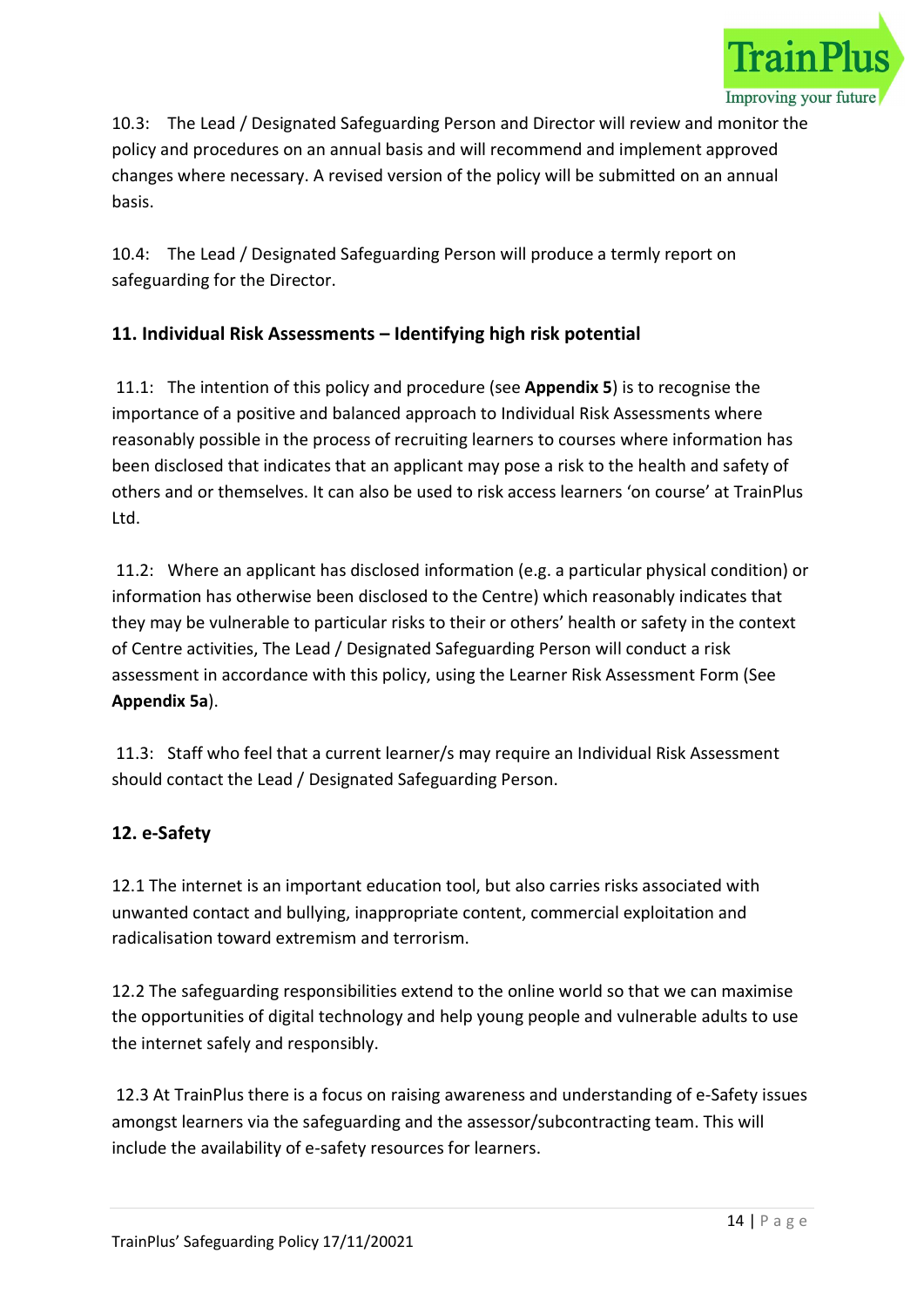

#### DEFINITIONS OF ABUSE AND SAFEGUARDING ISSUES

Physical Abuse is usually the use of force to cause pain and injury and signs might include burns, bruising, scratches, or accidents that cannot be explained. Also included is misuse of medication or when a parent or carer fabricates the symptoms of, or deliberately induces illness in a child or vulnerable adult.

Emotional Abuse is the persistent emotional ill treatment such as to cause severe and persistent adverse effects on emotional development.

Psychological Abuse such as threats of harm or abandonment, humiliation, blaming or controlling behaviour, verbal insults, enforced isolation, intimidation and coercion.

Discriminatory Abuse includes any sort of abuse based on vulnerable adults or child's race, gender or impairment such as their mental or physical health.

Sexual Abuse includes rape, sexual comment, remarks, online sexual harraseemtn, upskirting (which typically involves taking a picture under a person's clothing without them knowing, with the intention of viewing their genitals or buttocks to obtain sexual gratification) and sexual assaults to which the vulnerable adult or child/vulnerable adult has not consented, or could not consent, or was pressurised into. Signs can include changes in behaviour, using sexual language or physical discomfort. It may also include encouraging children and vulnerable adults to behave in sexually inappropriate ways.

Female Genital Mutilation (FGM) includes partially or completely removing female genitalia for non-medical reasons, also known as cutting or female circumcision. FGM mandatory reporting duty for teachers Section 5B of the Female Genital Mutilation Act 2003 (as inserted by section 74 of the Serious Crime Act 2015) places a statutory duty upon teachers along with regulated health and social care professionals in England and Wales, to report to the police where they discover (either through disclosure by the victim or visual evidence) that FGM appears to have been carried out on a girl under 18. Those failing to report such cases will face disciplinary sanctions.

Peer on Peer Abuse is the exploitation, bullying (cyberbullying), physical abuse such as hitting, kicking, shaking, biting, hair pulling, harming and/or harassing of a young person by their peers of the same or similar age, usually under the age of 18.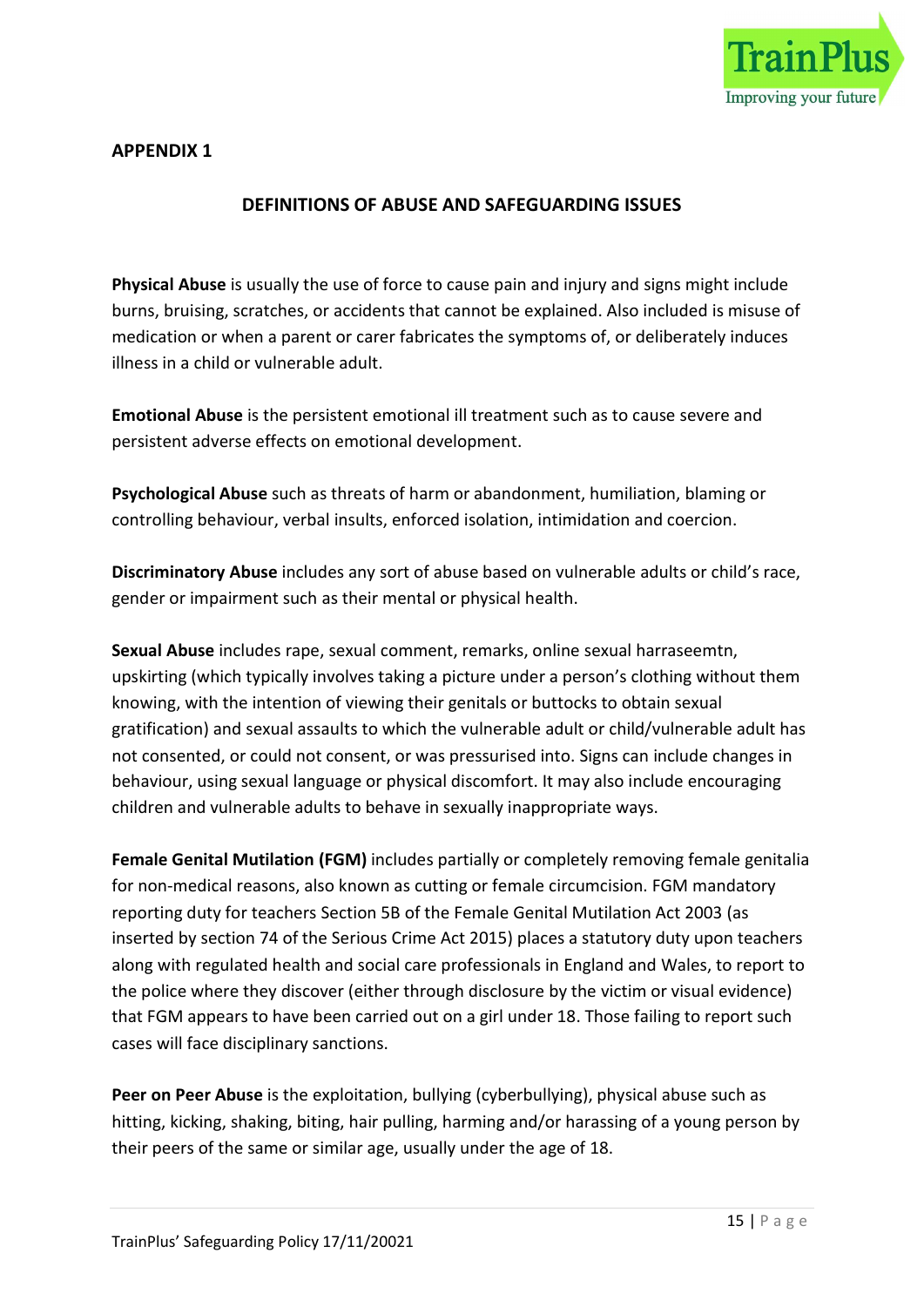

Neglect and Acts of Omission are when a vulnerable adult or child does not have their basic needs met, such as adequate food or warmth or help with personal hygiene. It may also include inadequate shelter including exclusion from home or abandonment, failure to ensure adequate supervision including the use of inadequate carers, or the failure to ensure access to appropriate medical care or treatment. Signs might include deteriorating health, appearance or mood.

Institutional Abuse: this is poor professional practice in an institution designed to safeguard both children and adults, including neglect, and can take the form of isolated incidents right through to ill treatment or gross misconduct.

Financial or Material Abuse: this is when a child/vulnerable adult is exploited for financial gain. It includes theft, fraud, exploitation, misuse or misappropriation of property/finance etc.

Radicalisation, Extremism and Terrorism: In respect of safeguarding individuals from radicalisation, TrainPlus works to the Prevent element of the Government's Counter Terrorism Strategy, and where deemed appropriate seeks external support for learners through referrals to the Channel Programme. This programme aims to work with the individual to address their specific vulnerabilities, prevent them becoming further radicalised and possibly entering the criminal justice system because of their actions. It is recognised that radicalisation can occur to an individual from any section of society and is not particular to any racial, ethnic or social group. It is further recognised that in many instances the process of radicalisation is essentially one of grooming by others.

Extremism: The Government has defined extremism in the Prevent strategy as; "vocal or active opposition to fundamental British values, including democracy, the rule of law, individual liberty and mutual respect and tolerance of different faiths and beliefs. We also include in our definition of extremism calls for the death of members of the armed forces"

County Line: A common feature in county lines drug supply is the exploitation of young and vulnerable people. The dealers will frequently target children and adults - often with mental health or addiction problems - to act as drug runners or move cash so they can stay under the radar of law enforcement.

In some cases the dealers will take over a local property, normally belonging to a vulnerable person, and use it to operate their criminal activity from. This is known as cuckooing.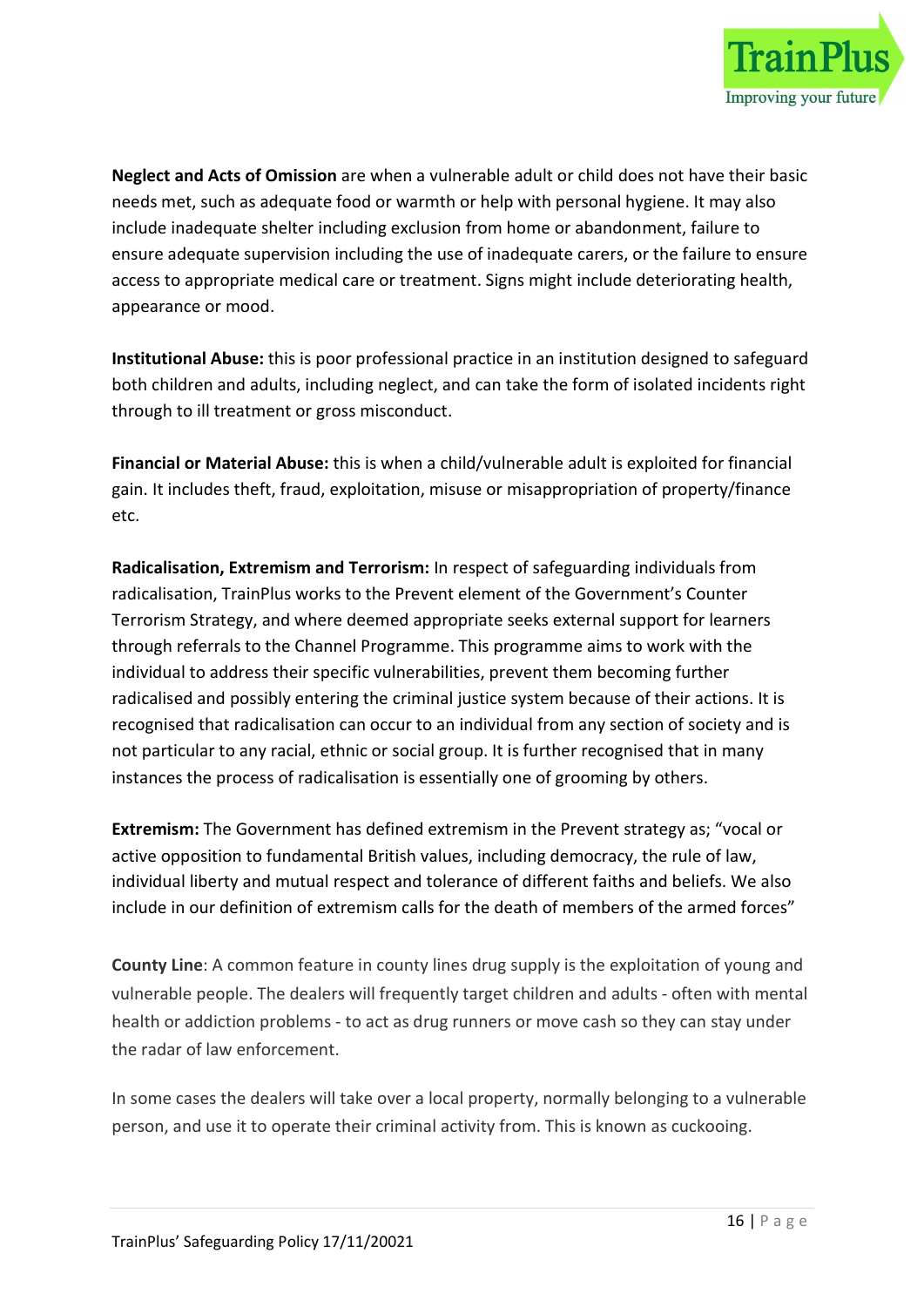

People exploited in this way will quite often be exposed to physical, mental and sexual abuse, and in some instances will be trafficked to areas a long way from home as part of the network's drug dealing business.

As we have seen in child sexual exploitation, children often don't see themselves as victims or realise they have been groomed to get involved in criminality. So it's important that we all play our part to understand county lines and speak out if we have concerns

# Safeguarding issues may also be recognised in the specific circumstances identified below:

- Child pornography and the Internet.
- Forced marriage of a child. (honour based violence HBV) staff can contact the Forced Marriage Unit if they need advice or information: Contact: 020 7008 0151 or email fmu@fco.gov.uk.
- Young carers.
- Looked after children and children living away from home.
- Pregnancy of a child.
- Self-harming and suicidal behaviour.
- Radicalisation and extremism.

# This list is not exhaustive.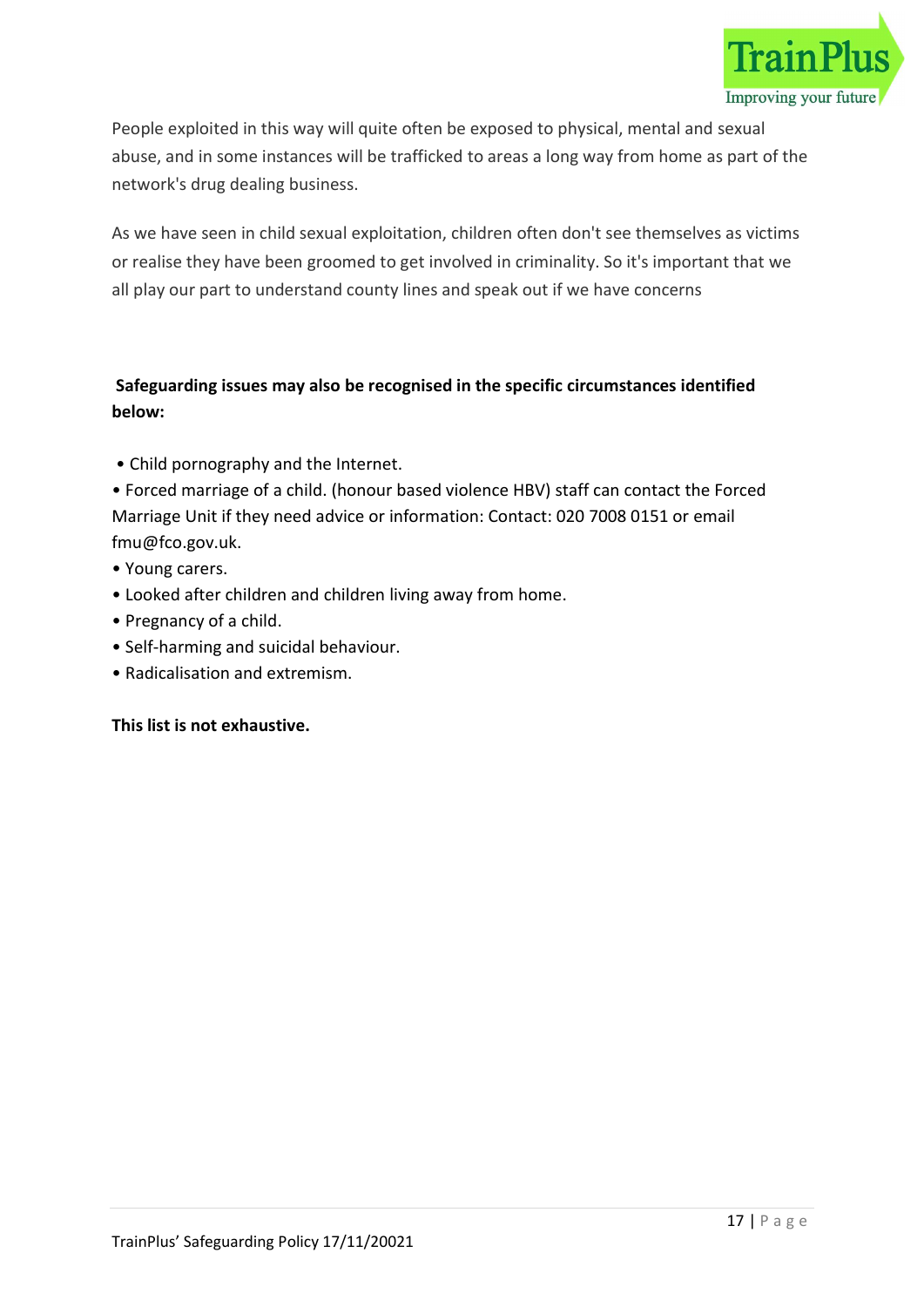

#### Indicators

All staff should be aware of indicators, which may signal that children are at risk from, or are involved with serious violent crime.

These may include:

- increased absence from school
- a change in friendships or relationships with older individuals or groups,
- a significant decline in performance,
- signs of self-harm or a significant change in wellbeing
- signs of assault or unexplained injuries.
- unexplained gifts or new possessions could also indicate that children have been

approached by, or are involved with, individuals associated with criminal networks or gangs.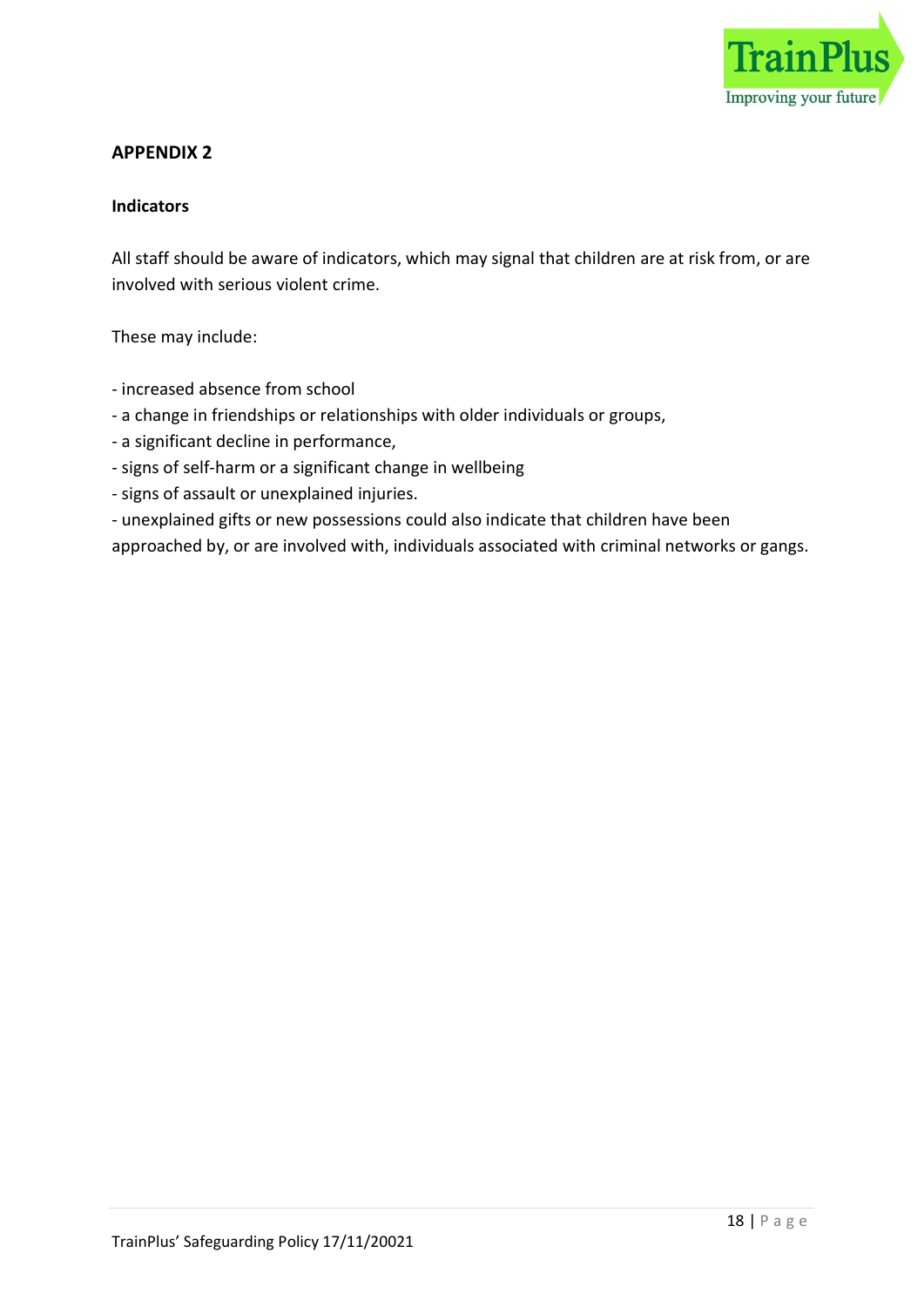

# GUIDELINES FOR CENTRE STAFF ON DEALING WITH DISCLOSURES OF ABUSE OR ABUSE OF TRUST

#### Do

- Be ready to listen to what the person is saying. Reassure the person; acknowledge that they have been brave to tell you.
- Make sure the person is comfortable in a secure environment where they cannot be overheard or interrupted.
- Take what they say seriously.
- Offer practical help i.e. glass of water or tissues
- Remind the child, young person or vulnerable adult that you have a duty to follow procedure in order to safeguard and support them and that you will inform the Designated Safeguarding Person. Reassure them that only those who 'need to know' will be aware of the information.
- Tell them what the next steps will be after you have spoken to the Lead / Designated Safeguarding Person.
- Refer the matter to the Lead / Designated Safeguarding Person immediately.
- Confirm the details of the disclosure in writing as soon as possible, as accurately as possible and ensure that the time, place and date are noted and that the account is signed.
- Avoid any delay in reporting the cause for concern or disclosure to the Lead / Designated Safeguarding Person as this could increase the risk to the learner and to other family members or other learners.
- Where abuse is suspected but not disclosed by the learner, the member of staff should report their concerns to the Lead / Designated Safeguarding Person.

#### Don't

- Do not offer confidentiality or to keep what you are being told secret.
- Don't appear to be shocked or upset by what the child, young person or vulnerable adult is telling you, even if what they are saying is distressing.
- Don't touch the person to comfort or reassure them.
- Don't question the person about the alleged abuse, beyond the minimum necessary to understand what is being alleged
- Don't give false reassurances in order to comfort the person.
- Don't take the person back home.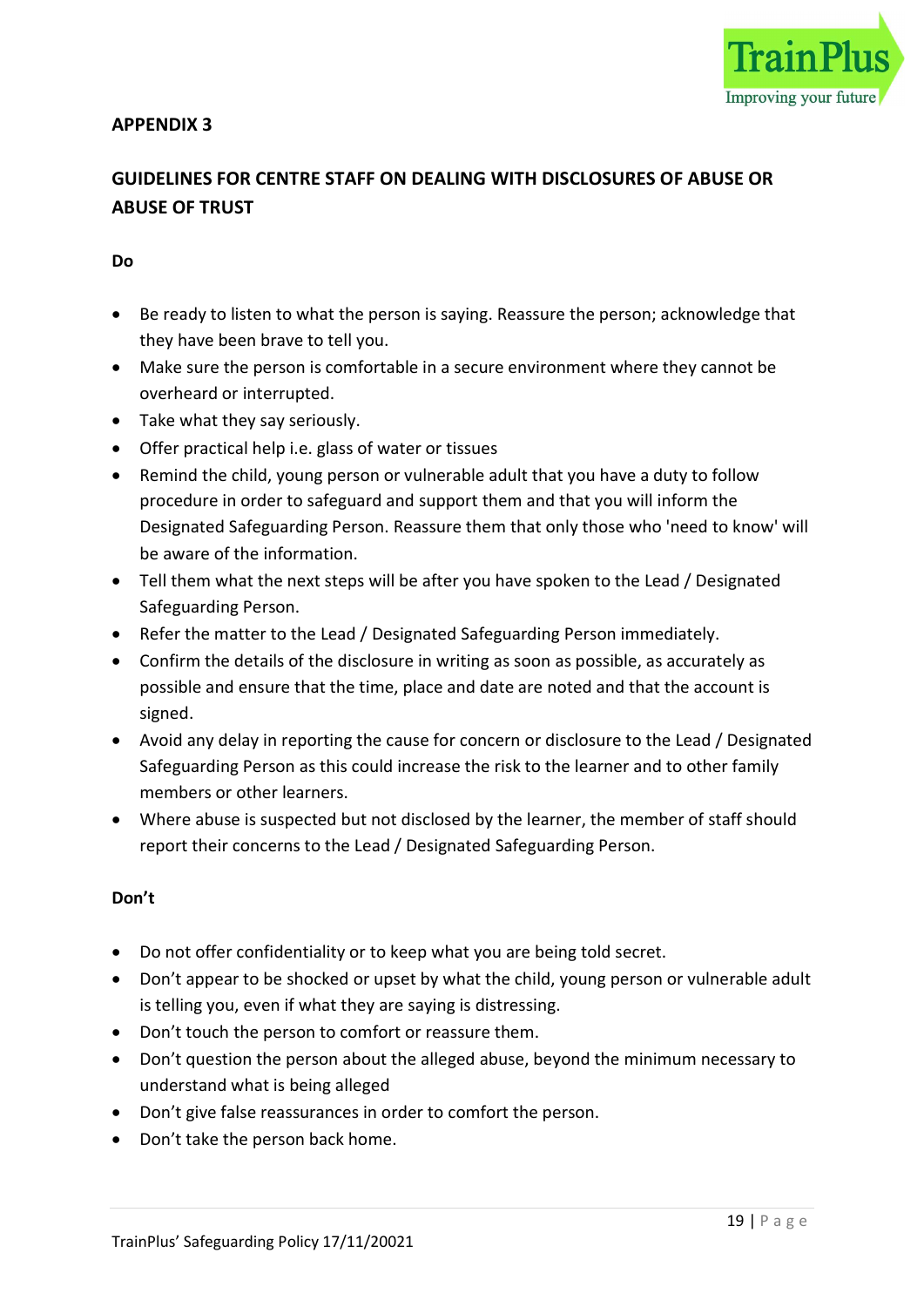

# REPORTING ALLEGED OR SUSPECTED ABUSE OR OTHER CAUSE FOR CONCERN (INCLUDING PREVENT) OF A CHILD, VULNERABLE ADULT OR OTHER LEARNER TO THE DIRECTORS

To be completed by a member of staff who is reporting the disclosure of abuse of a learner or suspected abuse or a cause for concern under the Safeguarding Policy. To be completed and forwarded to the Lead / Designated Safeguarding Person as soon as possible but within 48 hours of disclosure or identified cause for concern.

REPORT FORM

| <b>Form Completed</b><br>by | Tel no.        |  |
|-----------------------------|----------------|--|
| <b>Position</b>             | <b>Date</b>    |  |
| Sector/Service              | <b>Manager</b> |  |

| 1) Alleged Victim or Safeguarding Cause for Concern Learner. If there is more than one<br>learner, please fill in a separate sheet for each person |     |               |              |         |  |
|----------------------------------------------------------------------------------------------------------------------------------------------------|-----|---------------|--------------|---------|--|
| Surname                                                                                                                                            |     |               |              |         |  |
| Forenames                                                                                                                                          |     |               |              |         |  |
| Current<br>Address &<br>Postcode                                                                                                                   |     |               |              |         |  |
| Date of<br>birth                                                                                                                                   |     | Mobile<br>No: |              | Tel No: |  |
| Has the<br>learner<br>consented<br>to the<br>referral?                                                                                             | Yes | No            |              |         |  |
| Has the<br>learner the<br>capacity to<br>consent to<br>this.                                                                                       | Yes | No            | Not<br>known |         |  |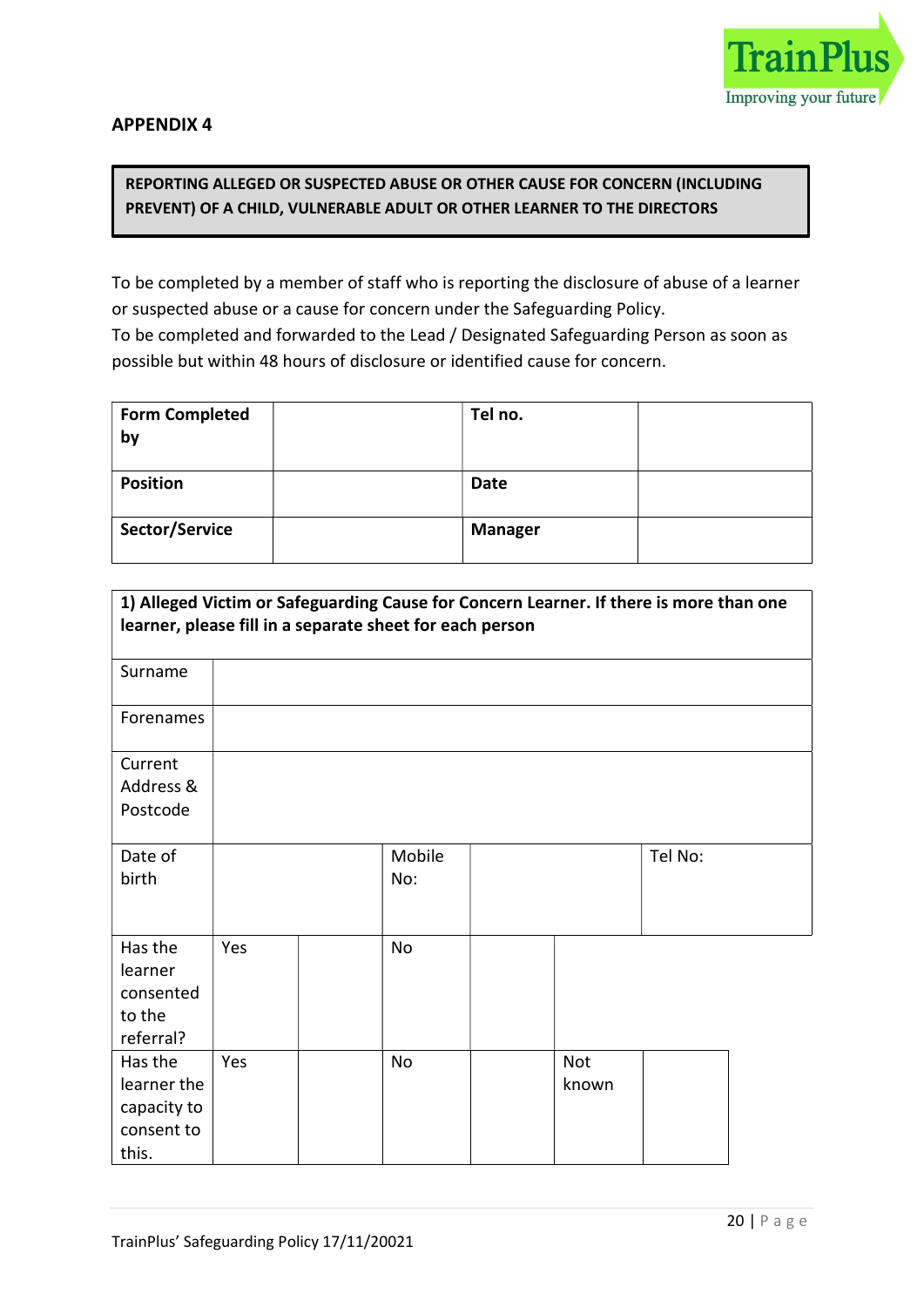

| Is the<br>learner<br>aware of<br>this                       | Yes | <b>No</b> | <b>Not</b><br>known                                                                       |  |
|-------------------------------------------------------------|-----|-----------|-------------------------------------------------------------------------------------------|--|
| referral?                                                   |     |           |                                                                                           |  |
| than one person please give details of each                 |     |           | 2) Alleged abuser or person creating the safeguarding cause for concern. If there is more |  |
|                                                             |     |           |                                                                                           |  |
| Surname                                                     |     |           |                                                                                           |  |
| Forenames                                                   |     |           |                                                                                           |  |
| <b>Current Address</b>                                      |     |           |                                                                                           |  |
| & Postcode                                                  |     |           |                                                                                           |  |
| Mobile:                                                     |     |           | Tel:                                                                                      |  |
| More than one<br>alleged<br>individual?<br>(Please specify) |     |           |                                                                                           |  |

# 3) The Abuse/Safeguarding/Prevent Cause for Concern

# Type of abuse/safeguarding cause for concern suspected:

(Please tick as many as apply)

| Physical abuse         | Sexual abuse         | Financial or material<br>abuse                                |  |
|------------------------|----------------------|---------------------------------------------------------------|--|
| <b>Emotional Abuse</b> | Psychological abuse  | Institutional abuse                                           |  |
| Neglect                | Discriminatory abuse | Prevent referral<br>(radicalisation,<br>extremism, terrorism) |  |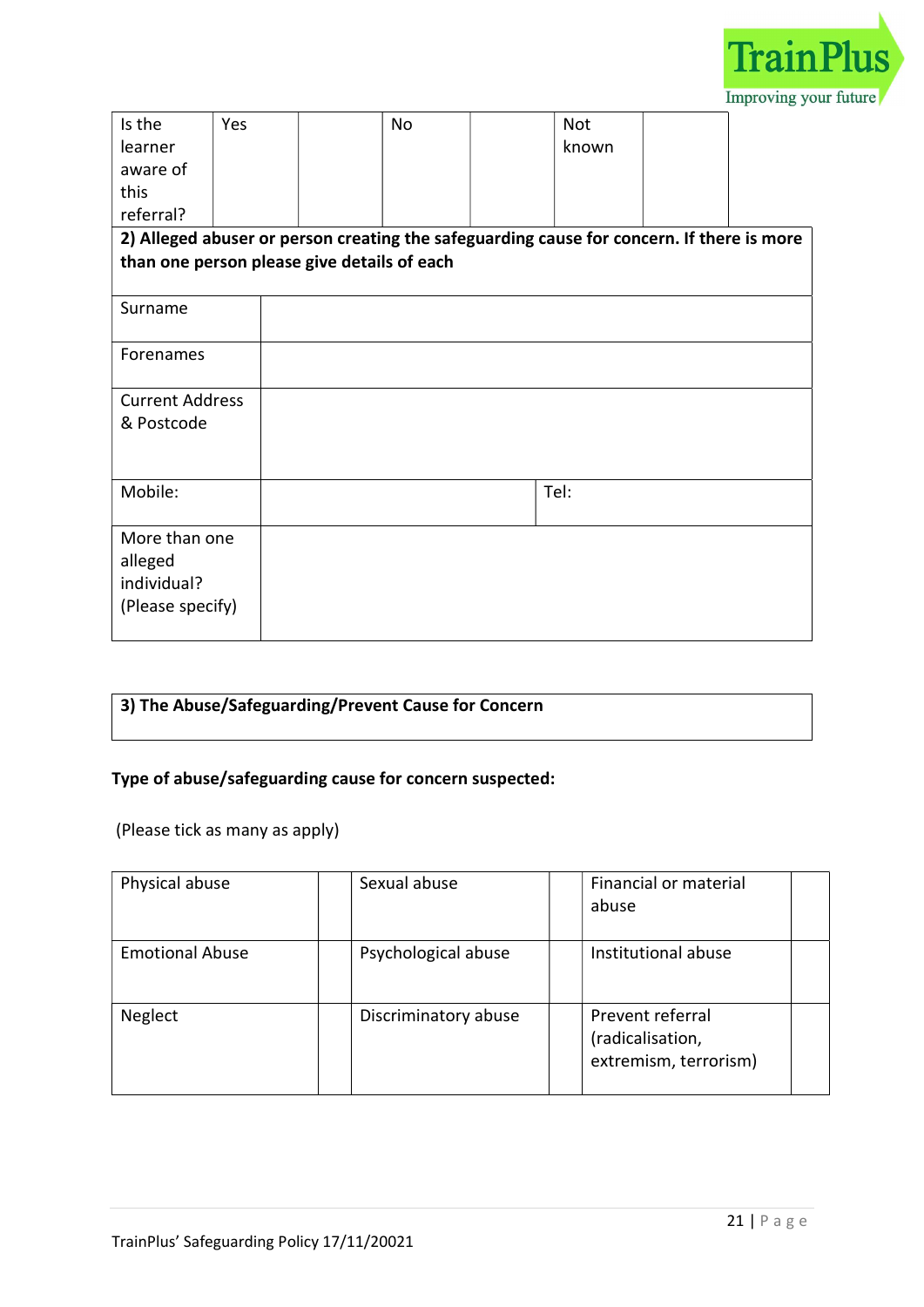

| Cause for concern: |  |  |
|--------------------|--|--|
| please specify     |  |  |
|                    |  |  |
|                    |  |  |
|                    |  |  |
|                    |  |  |
|                    |  |  |
|                    |  |  |
|                    |  |  |

# Place where suspected abuse/safeguarding cause for concern took place:

| Alleged victim's own<br>home                                               | Alleged victim's parents<br>home                    | Residential care home                    |  |
|----------------------------------------------------------------------------|-----------------------------------------------------|------------------------------------------|--|
| Alleged victim's<br>relative's home                                        | Alleged perpetrator's<br>(give details)<br>own home | <b>Training Centre (give</b><br>details) |  |
| Adult placement<br>scheme                                                  | Other (please specify)                              |                                          |  |
| Address where<br>suspected<br>abuse/safeguarding<br>cause for concern took |                                                     |                                          |  |

# Are there witnesses? If yes, provide contact details.

| Name and address<br>of witness |         |
|--------------------------------|---------|
| Tel:                           | Mobile: |

| Name and address of<br>witness |         |
|--------------------------------|---------|
| Tel:                           | Mobile: |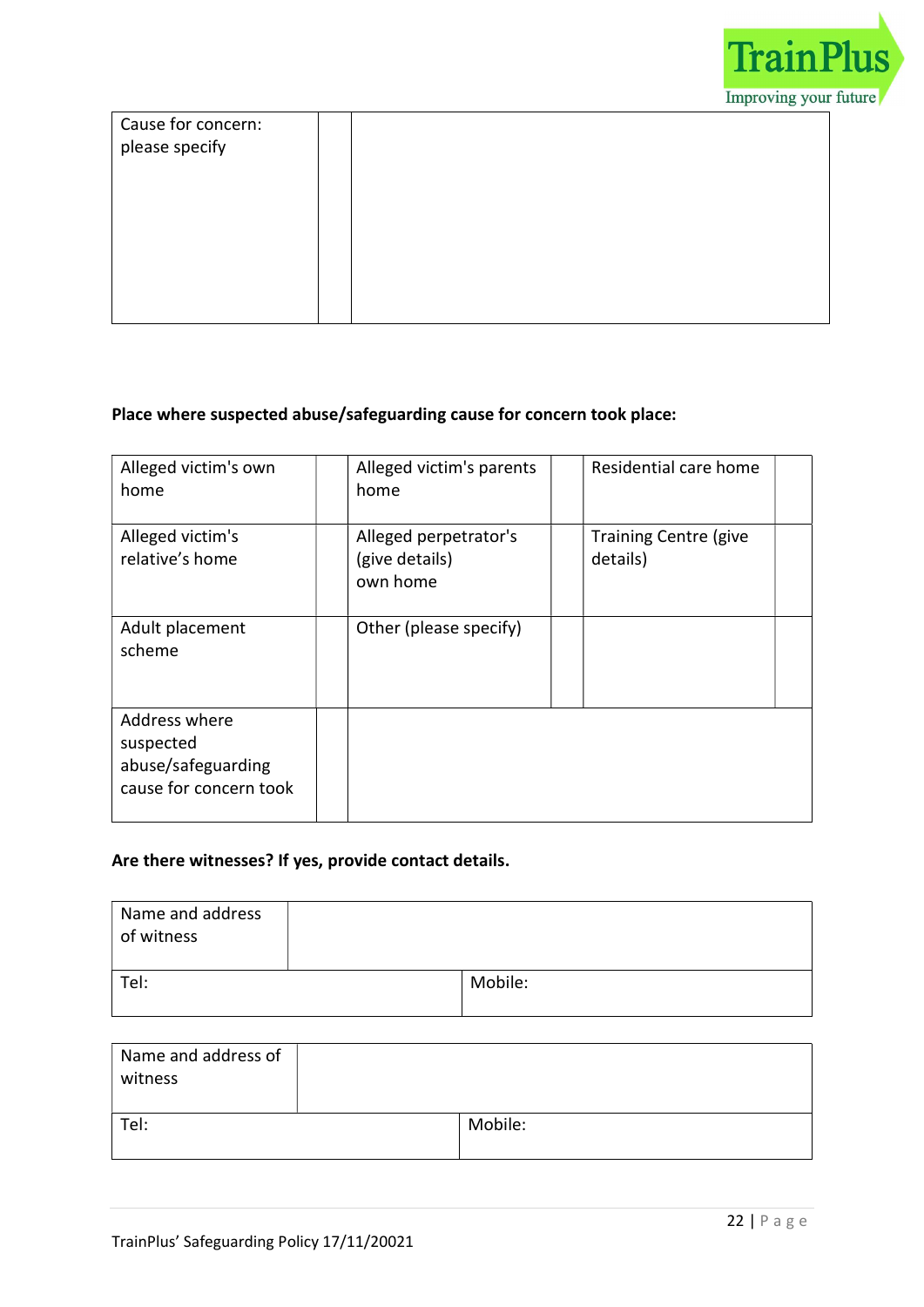

| 4) Additional Information: please provide as much detail as possible about the<br>abuse/safeguarding cause for concern you are reporting |  |  |  |  |
|------------------------------------------------------------------------------------------------------------------------------------------|--|--|--|--|
|                                                                                                                                          |  |  |  |  |
|                                                                                                                                          |  |  |  |  |
|                                                                                                                                          |  |  |  |  |
|                                                                                                                                          |  |  |  |  |
|                                                                                                                                          |  |  |  |  |
|                                                                                                                                          |  |  |  |  |
|                                                                                                                                          |  |  |  |  |
|                                                                                                                                          |  |  |  |  |
|                                                                                                                                          |  |  |  |  |
|                                                                                                                                          |  |  |  |  |
|                                                                                                                                          |  |  |  |  |
|                                                                                                                                          |  |  |  |  |
|                                                                                                                                          |  |  |  |  |
|                                                                                                                                          |  |  |  |  |
|                                                                                                                                          |  |  |  |  |
|                                                                                                                                          |  |  |  |  |
|                                                                                                                                          |  |  |  |  |
|                                                                                                                                          |  |  |  |  |
|                                                                                                                                          |  |  |  |  |
|                                                                                                                                          |  |  |  |  |
|                                                                                                                                          |  |  |  |  |
|                                                                                                                                          |  |  |  |  |
|                                                                                                                                          |  |  |  |  |
|                                                                                                                                          |  |  |  |  |
|                                                                                                                                          |  |  |  |  |
|                                                                                                                                          |  |  |  |  |
|                                                                                                                                          |  |  |  |  |
|                                                                                                                                          |  |  |  |  |
|                                                                                                                                          |  |  |  |  |
|                                                                                                                                          |  |  |  |  |
|                                                                                                                                          |  |  |  |  |
|                                                                                                                                          |  |  |  |  |
|                                                                                                                                          |  |  |  |  |
|                                                                                                                                          |  |  |  |  |
|                                                                                                                                          |  |  |  |  |
|                                                                                                                                          |  |  |  |  |
|                                                                                                                                          |  |  |  |  |
|                                                                                                                                          |  |  |  |  |
|                                                                                                                                          |  |  |  |  |
|                                                                                                                                          |  |  |  |  |
|                                                                                                                                          |  |  |  |  |
|                                                                                                                                          |  |  |  |  |
|                                                                                                                                          |  |  |  |  |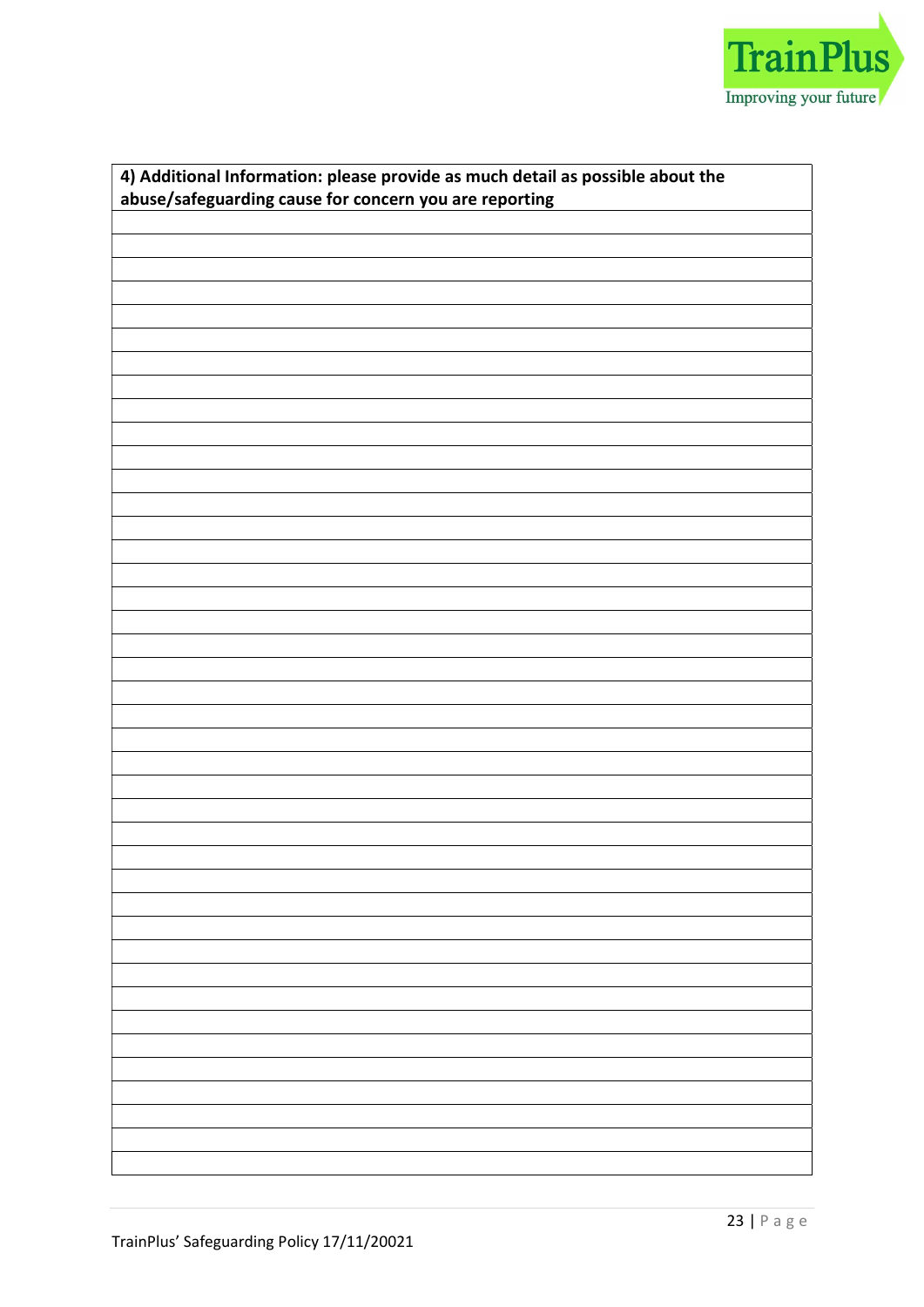

| 5) Actions taken                                                           |
|----------------------------------------------------------------------------|
| Have you taken any actions other than completing this form? Please specify |
|                                                                            |
|                                                                            |
|                                                                            |
|                                                                            |
|                                                                            |
|                                                                            |
|                                                                            |
|                                                                            |
|                                                                            |
|                                                                            |
|                                                                            |
|                                                                            |
|                                                                            |
|                                                                            |
|                                                                            |
|                                                                            |
|                                                                            |
|                                                                            |
|                                                                            |
|                                                                            |
|                                                                            |
|                                                                            |
|                                                                            |
|                                                                            |
|                                                                            |
|                                                                            |
|                                                                            |
|                                                                            |
|                                                                            |
|                                                                            |
|                                                                            |
|                                                                            |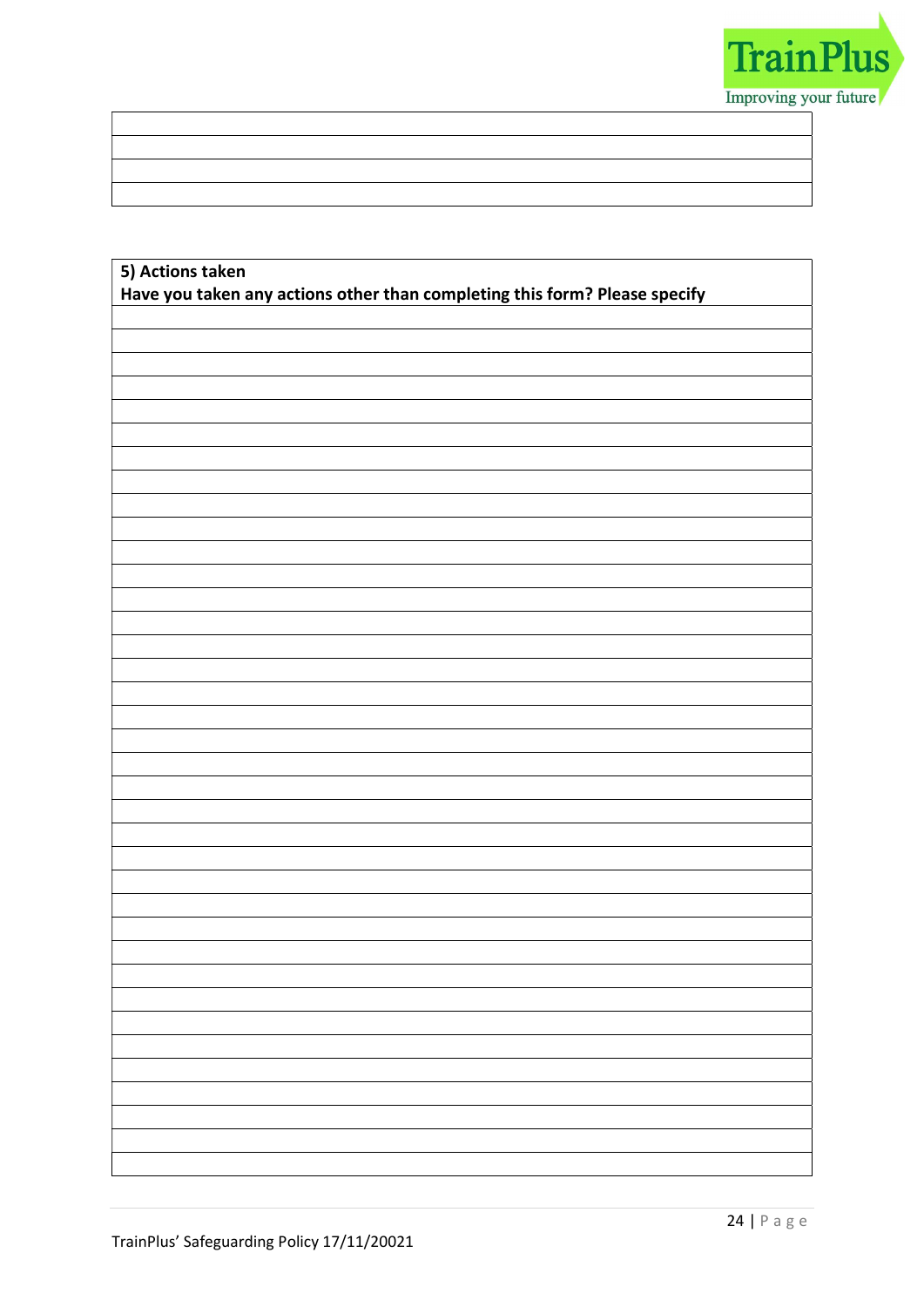

# Individual Risk Assessment

#### Policy and Procedures

#### 1 Introduction

 1.1 The intention of this policy and procedure is to recognise the importance of a positive and balanced approach to Individual Risk Assessments where reasonably possible in the process of admission of students to courses where information has been disclosed that indicates that an applicant may pose a risk to the health and safety of others and or themselves. It can also be used to risk access learners 'on course' at the Centre.

#### 2 Purpose

2.1 To take reasonably practicable steps to promote and protect the health and safety of all staff and learners.

2.2 To enable TrainPlus to identify its most vulnerable learners (such as those in public care, those with learning difficulties, and or disabilities, learner with health problems, those in provider day care facilities, learners on the child protection register), manage risks relevant to their Safety and Welfare and ensure the appropriate mechanism(s) are in place for them.

2.3 To ensure that where risk assessments are made on individual learners, they are conducted in a fair and consistent manner, without undue influence of personal prejudice, therefore promoting inclusive practices and widening participation.

2.4 To respect the rights and needs of individuals to be allowed to take certain risks without presenting an unreasonable risk to the health and safety of others the Centre or to themselves

 2.5 To establish where reasonably possible and appropriate to do so, the level of risk that the individual may pose towards themselves or others.

 2.6 Where risks have been identified by the Centre, to take reasonable steps identify and examine realistic and enforceable ways in which the risks can be minimised to enable the learners to continue with their chosen course or programme.

2.7 To ensure that the risk minimisation plan (Risk Assessment Proforma) is communicated effectively with the learner and any staff involved in, or responsible for, its implementation.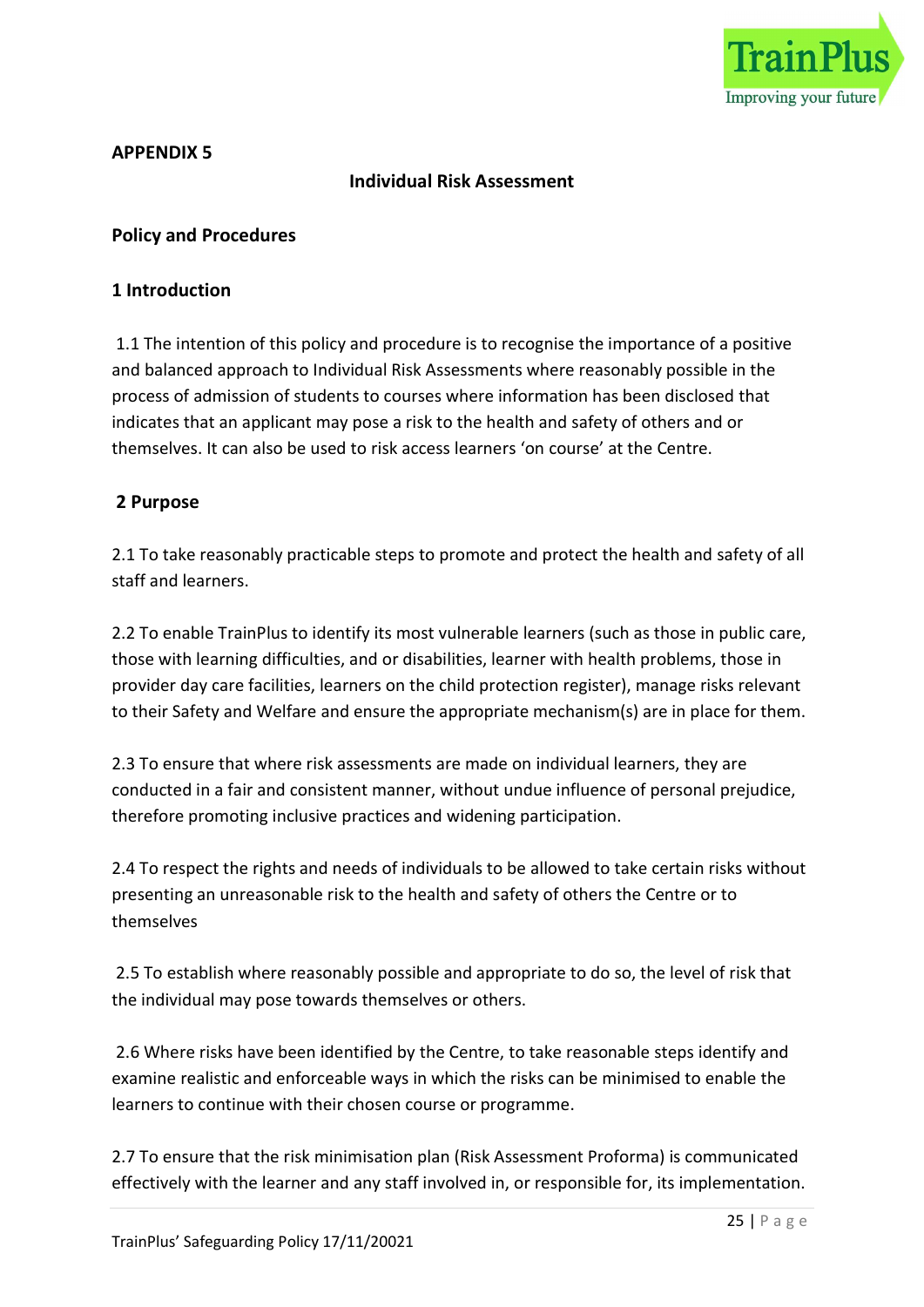

 2.8 To ensure that any non-compliance to the plan, for whatever reason, is brought to the attention of both the student and Director and if appropriate in the particular circumstances of the case, to consider whether disciplinary proceedings should be commenced if the learner has already been accepted onto the course.

2.9 To recognise that occasionally, having completed the Risk Assessment and thoroughly investigated alternative solutions, it may not be possible to minimise the risks sufficiently to protect the health and safety of the individual, fellow learners or staff. In such extreme cases, it may be necessary to accept that we may be unable to accommodate that person and to refuse the individual's application, subject to complying with TrainPlus Ltd duties under equality legislation.

# 3 Quality Reporting cycle

3.1 As part of quality reporting cycle, the Risk Assessment findings need to be reported to the following boards, in conjunction with the complaints and disciplinary reports.

- Director
- Quality Assurance Team
- College Partner / ESFA

# 4 Persons responsible

4.1 The Lead / Designated Safeguarding Person is responsible for conducting the Individual Risk Assessments of learners in their school.

 4.2 The Lead / Designated Safeguarding Person may elect representatives to act on their behalf to carry out the assessment.

# 5 Support for staff

5.1 TrainPlus will ensure appropriate training is provided for staff carrying out Individual Risk Assessments.

5.2 Staff who, specialise in a wide variety of fields, can help to answer specific queries about Individual Risk Assessments.

5.3 Designated staff that feel unable to deal with a particular risk assessment in a nondiscriminatory way, are advised to contact their Lead / Designated Safeguarding Person.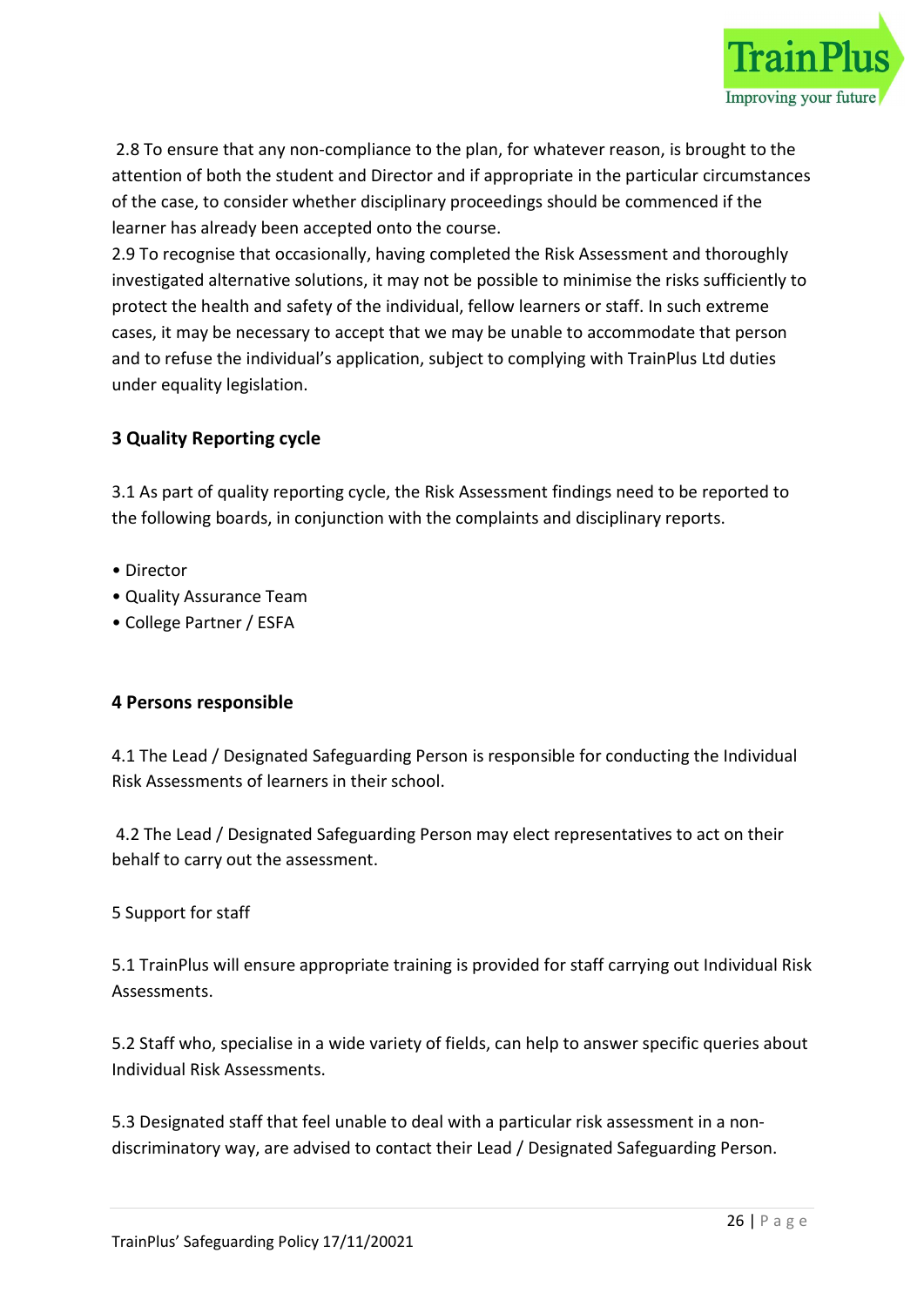

# 6 Identifying high risk potential

6.1 Where an applicant has disclosed information (e.g. a particular physical condition, criminal record) or (information has otherwise been disclosed to TrainPlus) which reasonably indicates that they may be vulnerable to particular risks to their or others' health or safety in the context of training activities, The Lead / Designated Safeguarding Person will conduct a risk assessment in accordance with this policy.

 6.2 Staff who feel that a current learner may require an Individual Risk Assessment should contact their Lead / Designated Safeguarding Person.

#### 7 Appeals against a risk assessment

7.1 Applicants who have been refused a place at TrainPlus as a result of a risk assessment may appeal against the decision in the form of a letter to be sent to the Lead / Designated Safeguarding Person within 10 days of the recommendation. The Director/Designated Safeguarding Person will consider each individual case and confirm the decision to the applicant in writing.

7.2 Should a learner later discover that their circumstances have changed to such a degree that they feel the original Individual Risk Assessment is no longer valid they are able to request that they be assessed again for a subsequent course.

7.3 Similarly TrainPlus reserves the right to re-assess a learner at any time or following a disciplinary hearing.

# 8 Time frame in dealing with risk assessment

8.1 As part of TrainPlus's commitment to providing a quality assured process in relating to Risk Assessments the following time scales need to be adhered to and monitored.

• Following the receipt of the application - the Risk Assessment Proforma needs to be sent out where reasonably possible within 2 weeks.

• Once the Proforma has been completed and sent back, the Risk Assessment exercise must take place within 4 weeks.

• Priority must be given to applicants, whose course start dates are within 6 weeks or (sooner).

• Risk Assessments of current learners can be conducted immediately after a concern has been raised.

#### 9 Procedure - need for a risk assessment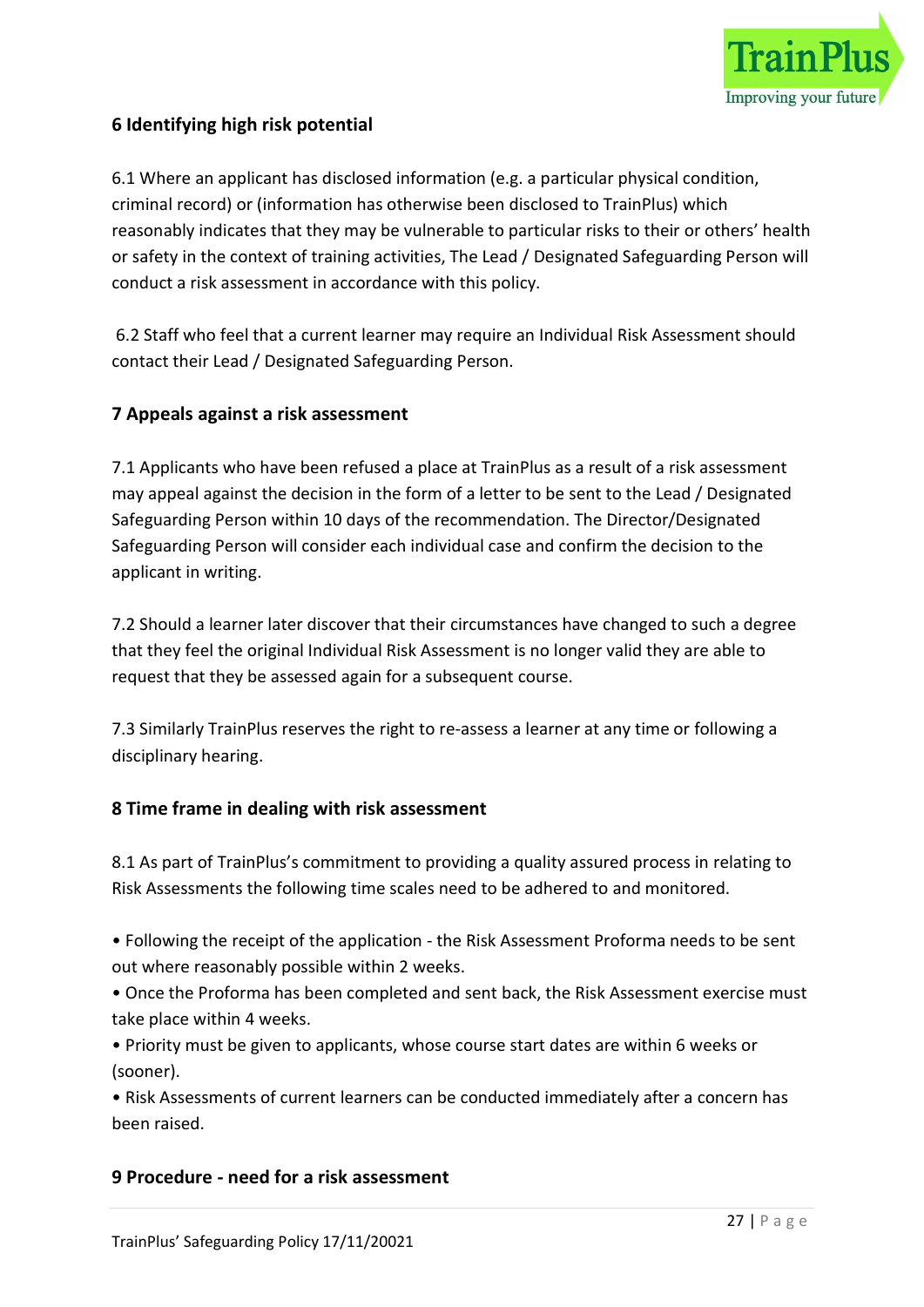

9.1 Reasons for carrying out an Individual Risk Assessment may include:

- Previous offences of a violent or sexual nature.
- Current court License Conditions.
- Current Community Orders
- Previous exclusions from education.
- Previous cause for concern expressed by staff or students.
- Medical conditions such as epilepsy or diabetes.
- Behavioural issues such as aggression, lack of danger awareness.

• Disabilities such as mobility issues, visual or hearing impairment in order to assess what, if any, adjustments in addition to those routinely made by TrainPlus may be reasonably necessary to prevent the applicant/student suffering substantial disadvantage as a result of their disability.

• Persons who are neither students nor staff, such as parents or carers who wish to accompany a student whilst at work/training/assessment.

• Mental Health conditions and learning difficulties that could impact on the learners' social behaviour.

9.2 Pregnancy would also require a risk assessment. The Health and Safety manager deals with this, using an alternative specialised form.

#### Information Gathering

9.3 Should the learner be currently working in partnership with external support agencies, some information pertaining to risk levels and previous successful management, may be obtainable, with the learner's permission.

9.4 Information on issues that may exacerbate the identified risk also needs to be gathered with regard to the intended course, and subsequent activities involved within it.

#### Risk Assessment Meeting

9.5 The staff members conducting the risk assessment must consider each applicants individual circumstances and all perceived risks, triggers or contributing factors fully addressed.

 9.6 Likelihood, severity and existing controls should be examined and assessed and realistic and practical solutions discussed. TrainPlus learner risk assessment form can be used to establish a risk rating. (See Appendix 5a).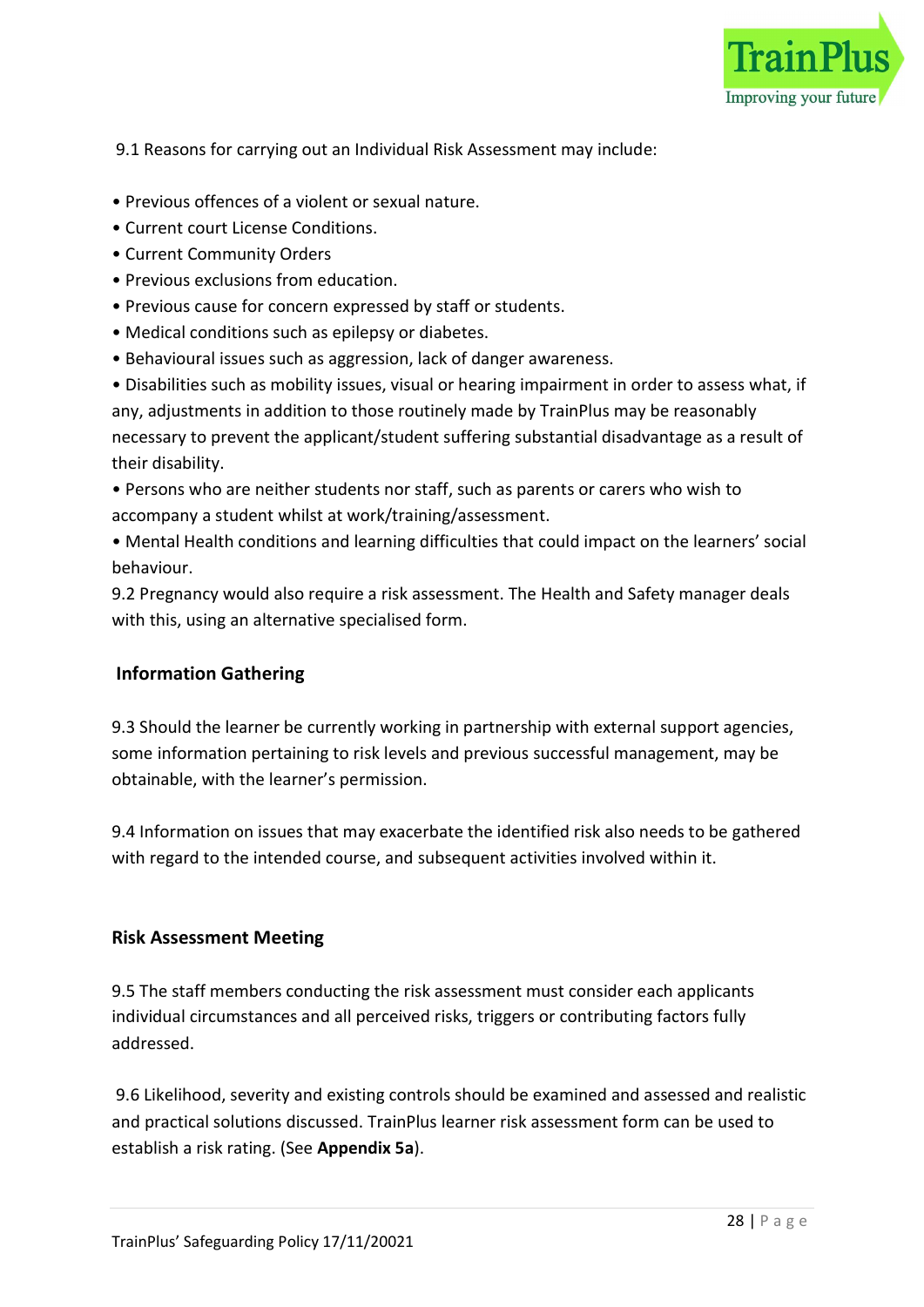

9.7 It is not always possible to make a final decision during the first Risk Assessment activity. Further information may be required from course tutors, supporting external agencies or line manager. You may wish to consider previous performance e.g. had the learner been withdrawn in the past.

# Final decision that risk is manageable

 9.8 The final decision that the risk can be minimised and/or managed in a safe, realistic, and sustainable manner must be a joint decision. This can be agreed between the member of staff conducting the assessment, the Lead / Designated Safeguarding Person and Director (or other specialist staff maybe invited to the meeting) who will sign off the Learner Risk Assessment Form.

# Final decision that risk is too high and therefore unmanageable

 9.9 The final decision that the risk is too high and not manageable must be a joint decision between the staff member conducting the assessment, the Lead / Designated Safeguarding Person and Director or other appropriate member of staff. In this instance, the Risk Assessment Proforma is not completed. Instead, a letter is sent to the student explaining why the risk is unmanageable. Copies of the letter are sent to other external support, should the student permit the involvement of external agencies.

 9.10 Once a final decision is made in relation to the Risk Assessment the Director must be notified so an alert can be placed on the system. This will ensure that the individual can be recognised as going through a Risk Assessment and declined a place. The Lead / Designated Safeguarding Person is also informed.

# Completing and distributing the Risk Assessment

9.11 Any instructions of how the risk is to be minimised should be clearly written, explained to, and agreed by, the learner.

 9.12 The names or titles of people with whom the assessment is to be shared should also be documented on the Risk Assessment Form.

 9.13 Copies of the Individual Risk Assessment need to be distributed to the relevant staff involved.

 9.14 The Assessment must have a review date. Usually every six months; more frequently, should issues be of a more changeable nature.

 9.15 Learners using wheelchairs who are unable to bear their own weight whilst being transferred into an Evacuation Chair; will require a full Individual Risk Assessment, due to Manual Handling regulations.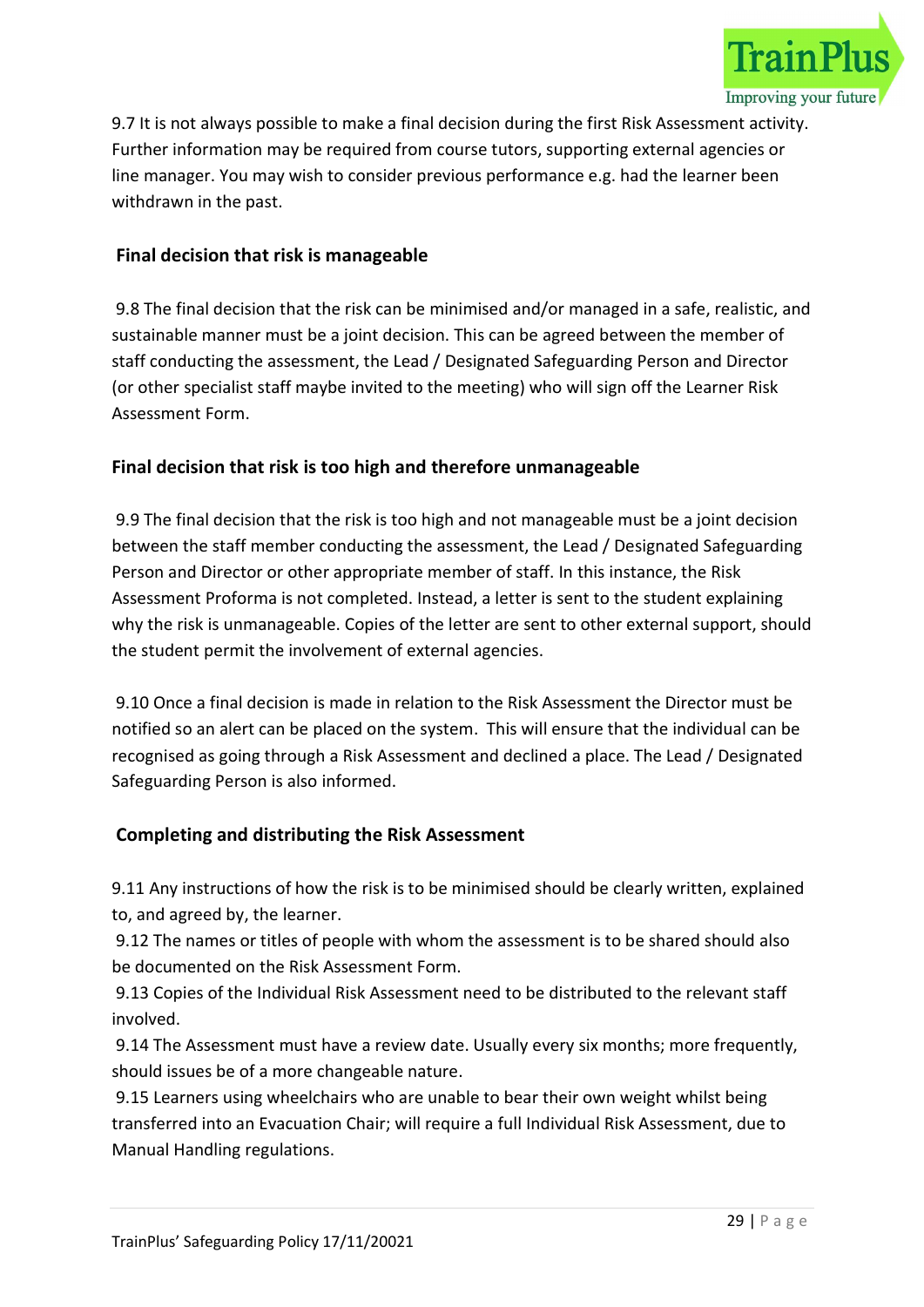

#### APPENDIX 5a Learner Risk Assessment Form

 Individual assessed. Course. Location. The completed by the set of the Form completed by. Date of Assessment. Signature………………………… Likelihood **Impact Impact Impact Outcome** 1 = Not possible or unlikely 1. Insignificant / Minimal Application Accepted [] 2 = Possible 2. Moderate 2. Moderate Application Rejected [ ] 3 = Certain or inevitable. 3. High or extreme

| NATURE OF<br><b>RISK</b> | LIKELIHOOD | POTENTIAL<br><b>IMPACT</b> | <b>RISK</b><br>SCORE | <b>ACTION NEEDED TO</b><br>MITIGATE RISK | <b>RISK</b><br>ACCEP<br><b>TABLE</b><br>Y/N | DATE OF<br><b>NEXT</b><br>REVIEW |
|--------------------------|------------|----------------------------|----------------------|------------------------------------------|---------------------------------------------|----------------------------------|
|                          |            |                            |                      |                                          |                                             |                                  |
|                          |            |                            |                      |                                          |                                             |                                  |
|                          |            |                            |                      |                                          |                                             |                                  |
|                          |            |                            |                      |                                          |                                             |                                  |

Risk Scoring Low: less than 9 Medium: 9-14 inclusive High: More than 14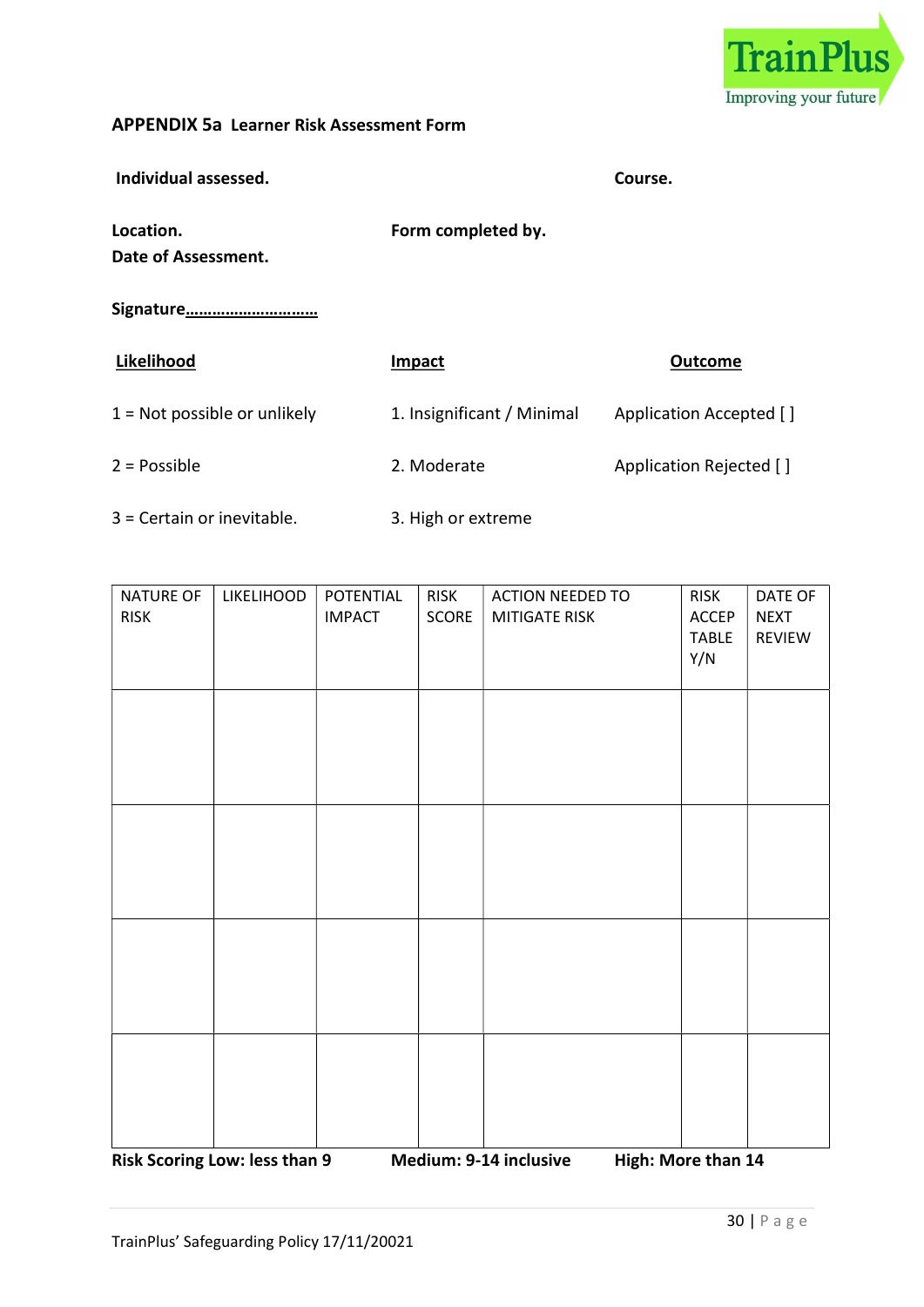

Completed form must be returned to the: Directors and Designated Safeguarding Person.

Appendix 6:

# Safeguarding Adults and Children Protection Body Map

# Name of Individual:

Date of Birth:

Name of Individual completing this form:

Date Recorded:

Observations:



| Signature          |  |
|--------------------|--|
| of Child / Adult : |  |

Signature of Individual completing this fomr: